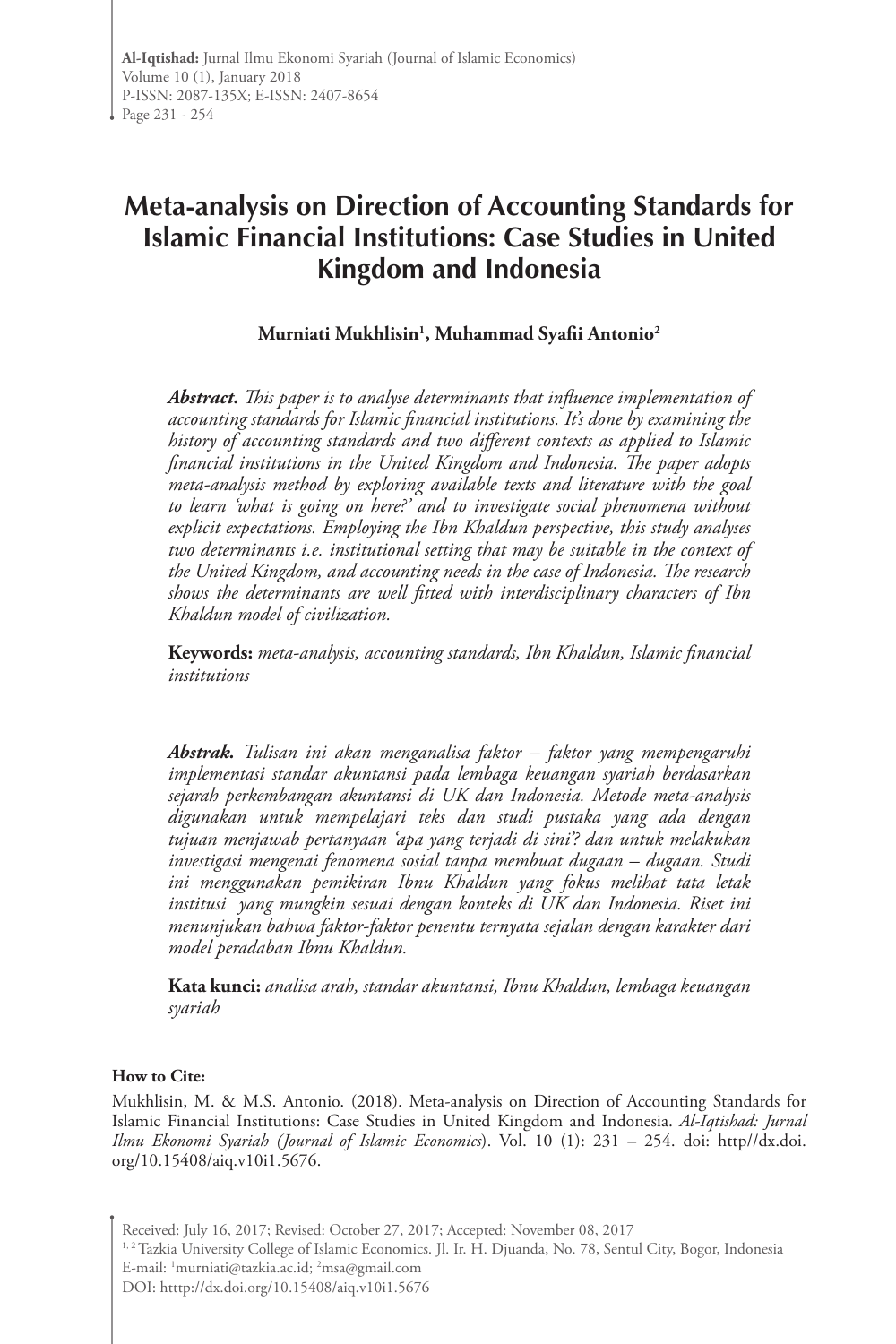# **Introduction**

Islamic financial institutions (IFIs) have been developing not only in Islamic countries or countries with a predominantly Muslim population, but also emerged in countries where Muslim is minority. Maurer refers to this development as a world-wide phenomenon centred in Malaysia, Indonesia, the United States, Great Britain, and the Arabian peninsula (Maurer, 2002). These developments require accounting standards to be adopted to govern the setting up these institutions and contributing to the objective of high accounting quality and comparability as suggested by Ball (2006) and Barth, et al (2008). Furthermore, it may facilitate the ambition of Islamic banks to take the world markets as their developments are currently hindered due to lack of accounting and auditing uniformed standards for the institutions (Maurer, 2002).

There are several determinants that influence the adoption of accounting standards in a country. These are internal and external factors; depending upon its national legal and political system, tax and reporting system, accounting profession, history and language, economic globalization, and source of financing for industries (Cooke & Wallace, 1990; Elliot & Elliot, 2007; Nobes & Parker, 2012). Indonesia is not an Islamic country but it has been in the history that there are several Islamic organizations such as Islamic political parties that contribute a strong influence on the direction of the government policy, including in the financial sector. For instance, the Indonesian Association of Muslim Intellectuals (ICMI) initiated the establishment of Bank of Muamalat Indonesia as the first Islamic bank in Indonesia in 1992. On the other hand, the establishment of the first Islamic bank in the United Kingdom i.e. Islamic Bank of Britain (changed the name to Al Rayan Bank in 2014) was started due to different reason i.e. to serve corporate investors. In addition, UK financial system has always been strongly market-oriented (Benston, et al, 2011).

As such, some researchers argue that these IFIs should be reported according to its own Islamic based accounting standards; but to date there is no evidence that they refer to such uniformed standards (ACCA, 2010; Haniffa, 2011; Ibrahim, 2007; Karim, 2001; Sarea & Hanefah, 2013; Wan Abdullah, et al, 2011). In fact, compliance studies on the existing international accounting standards for IFIs i.e. AAOIFI shows a declining trend. While studies the determinants influencing accounting standards adoption in developed and developing countries present mixed evidences, none of the studies highlights the determinants of accounting standards adoption by IFIs. Owing to the fact that the Islamic finance industry has been growing very rapidly in these two countries i.e. Indonesia and the United Kingdom but yet they live in different country settings, it is important to conduct a comparative study to explore determinants influencing the implementation of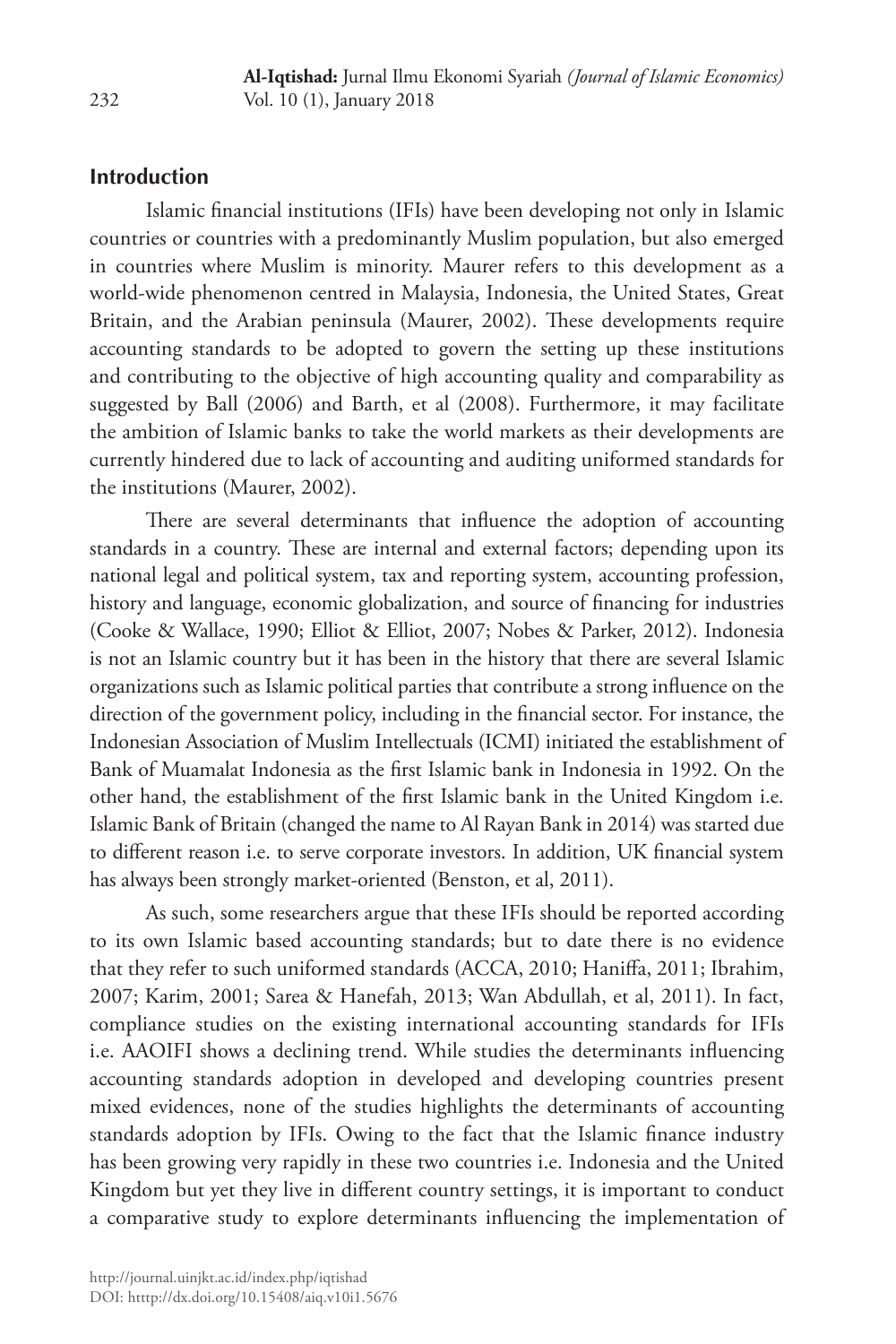accounting standards for IFIs. Thus, the main objective of this paper is to analyse the determinants on the implementation of accounting standards for Islamic financial institutions (IFIs) in the United Kingdom and Indonesia.

This research adopts a qualitative methodology using a meta-analysis method by exploring available texts and literature with the goal to learn 'what is going on here?' as proposed by Schutt (2001). The findings of this study suggest that the financial reporting standards in both countries have evolved through different histories and left distinct influences to IFIs industry. Strength or weaknesses found in each of the countries could provide some lessons for others, also to many other countries with growing Islamic finance industry. The main determinant influencing accounting standard adoption for IFIs in the UK is due to the institutional setting where the United Kingdom set up the IFIs with the objective to gain business opportunity, therefore no effort to govern its reporting mechanism with other than conventional accounting standards i.e. IFRS. As for Indonesia, the main determinant is due to the accounting needs that should serve the IFIs according to Islamic values in order to ensure going concern of the business, which is important for the stakeholders. Following Perera and Baydoun (2007) who argue that underlying theories on international accounting development proposed by several scholars i.e. Schweikart (1985); Adhikari and Tondkar (1992); Gray (1988); Doupnik and Salter (1995); and Nobes (1983) merely relied on the classification of accounting systems in the countries. Perera and Baydoun (2007) extended their research by adopting taxonomy proposed by Gernon & Wallace in examining the environmental factors on lack of support for IFRS adoption in Indonesia.

However, this paper adopts Ibn Khaldun model as it has a comprehensive explanation on development of a country towards a civilized society that in the context of international accounting development, the model explains not only environment but also the function of each variable. The model describes the circumstances in a way that interlinked elements must exist to ensure the continuation of a civilized society i.e. the function of government (G), the direction of Shari'ah (S), the role of people (N), the use of wealth (W), the development of a country (g), and the promotion of justice (j). This paper has a contribution to help setting accounting standards for Islamic finance industry by understanding determinants in each country with the purpose to maximize development of Islamic finance.

The remainder of this paper is organized as follows. Section Two reviews the relevant literature on accounting standard setting in the world and Section Three presents the research methodology, research method and sample of this study. Section Four delineates analysis of the study, Section Five summarises the analysis, limitations of study and the way forward.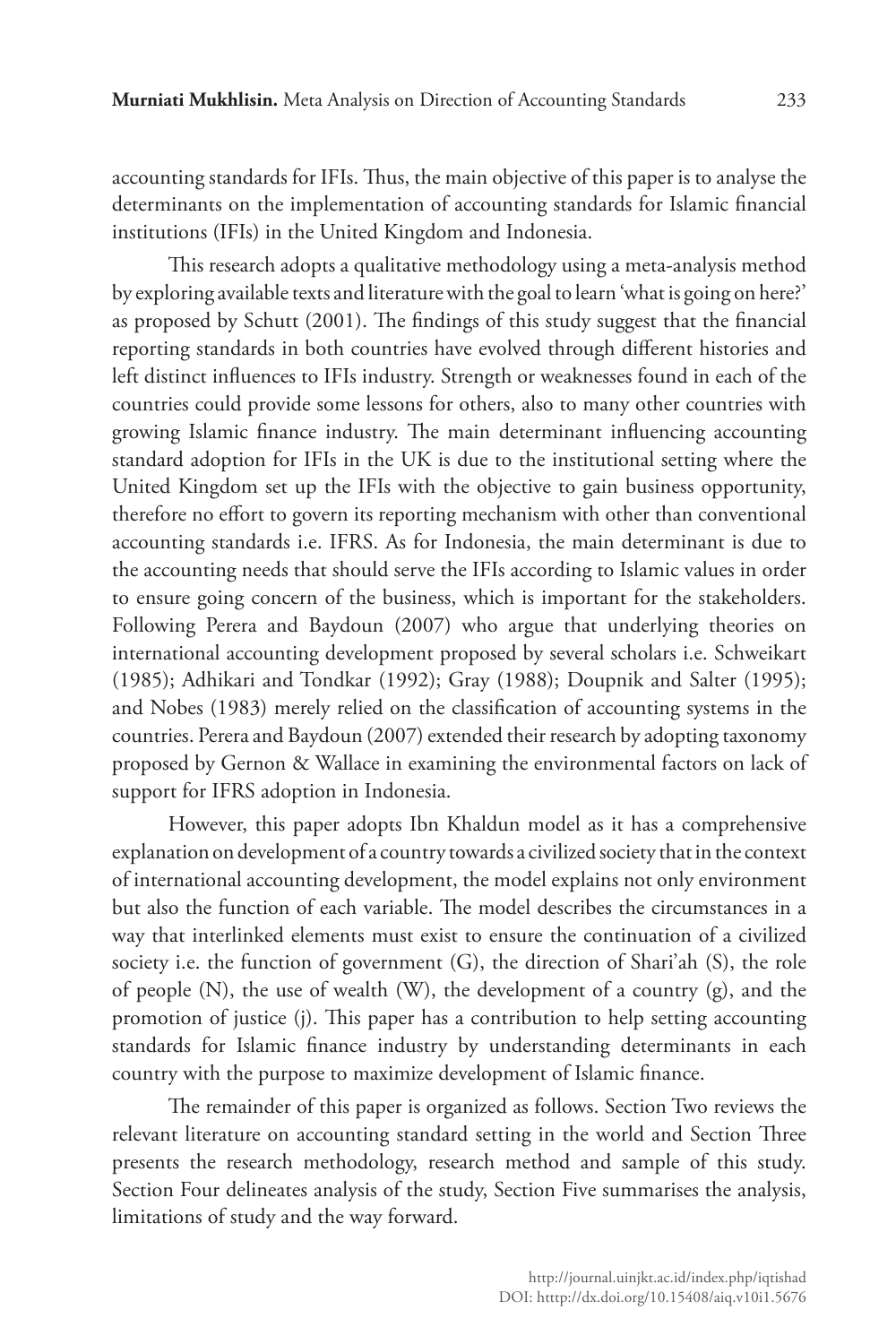# **Literature Review**

Several researches have been identified which discussed the setting of international accounting standard adoption in general i.e. IAS and IFRS in both developed and developing countries (Briston, 1978; Chamisa, 2000; Cooke & Wallace, 1990; Perera & Baydoun, 2007; Rosser, 2009; Sudarwan & Fogarty, 1996; Tarca, 2004; Zeghal & Mhedhbi, 2006). Very little evidence is provided on the determinants influencing accounting standards adoption by Islamic financial institutions. There is a related study, in this case AAOIFI compliance by Islamic financial institutions carried out by Vinnicombe (2010, 2012) but the author does not address the reasons why a country adopts or does not adopt accounting standards. The following studies discuss arguments on the determinants on adoption of accounting standards, taking experiences from a developed country i.e. the United Kingdom and a developing country i.e. Indonesia.

Using environmental determinism theory, Cooke and Wallace (1990) suggest that the factors influencing international accounting standards disclosure in a country are due to internal and external environmental factors. The study concludes that the United Kingdom which is regarded as a highly regulated country which shows a high score on the Corporate Financial Disclosure Regulation (CRDR) index, which means the country discloses more accounting information in their reports. This study was conducted in 1990 and refers to the effort towards international harmonization of accounting principles and practices, which was at that time the United Kingdom has applied International Accounting Standards (IAS).

The study found that the United Kingdom (which is similar to other developed countries) is more likely influenced by internal factors i.e. stage of economic development, goals of society, legal rules, political systems, economic systems, level of education, financial press, and cultural variables. While Cooke and Wallace present very general factors, Tarca (2004) argues that the UK is among the five developed countries which confirm that the institutional framework leads to the voluntary adoption of international accounting standards. The institutional framework refers to features of the companies that tend to adopt the international accounting standards in the UK. They are large companies that receive more foreign income and listed at least on one stock exchange. Tarca (2004) asserts that the country direction to what extent the institutional framework allows the use of the international accounting standards. Meek, et al (1995) argue earlier that factors influencing voluntary annual report disclosure in countries like the US, UK and continental Europe are company size, country/region, listing status and industry. These studies are consistent with Marrero and Brinker (2007) that state: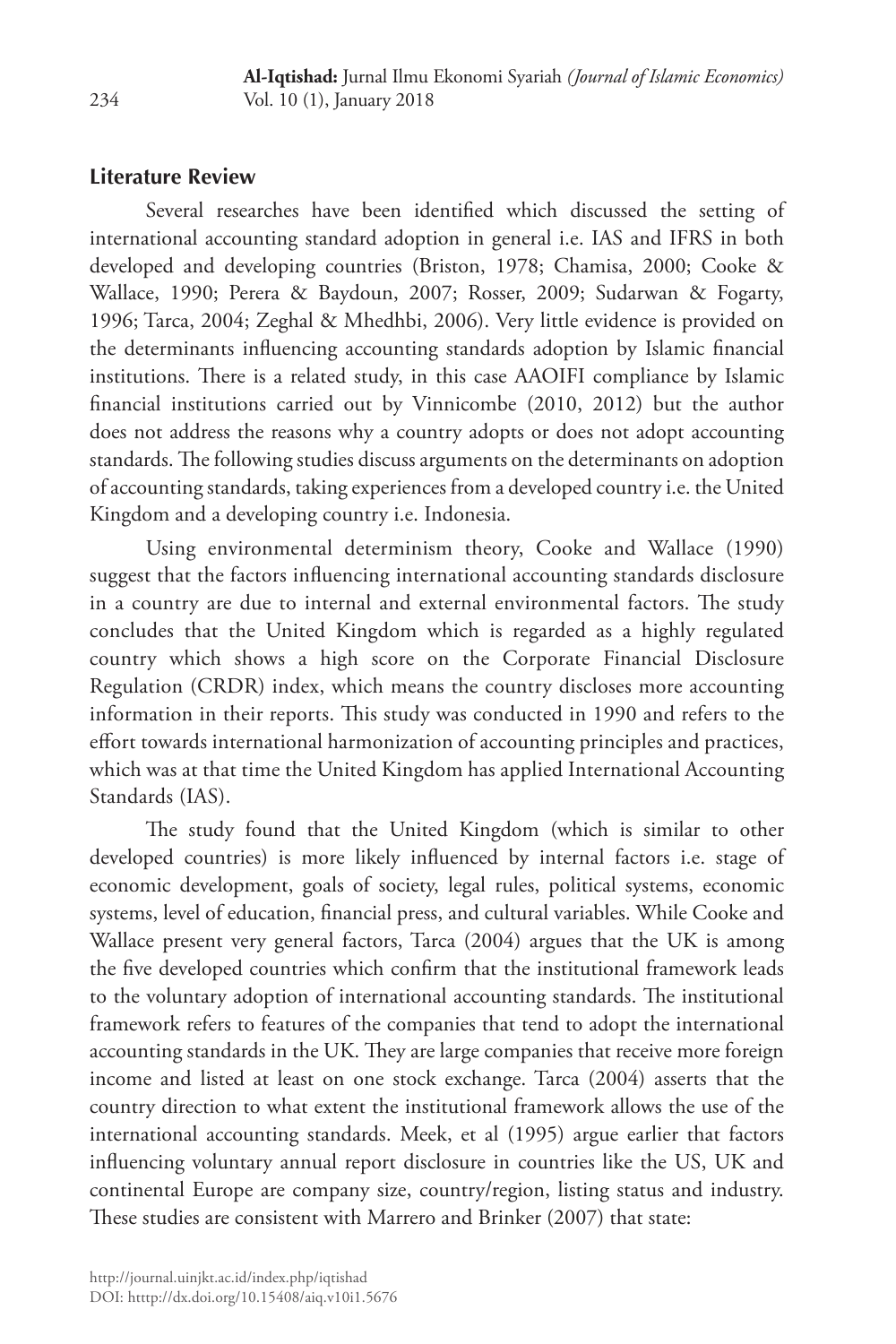"*In the nations such as the United States and the United Kingdom, professional organizations are more established than in other countries in which statutory control prevails over individualism*."

Findings from the above studies suggest that the most important determinant that influences international accounting standards adoption rests at the institutional setting of the companies. As the nature of business environment in the UK is highly regulated, the institutional setting relates to socio economic and political structures that govern companies.

Briston (1978) states that the accounting professional qualification in Indonesia was Dutch in its structure but the professional training was American style but both influences are irrelevant to the context of accounting standards adoption as the country had different economic and cultural environment with that of the Netherlands and the US. Chamisa (2000) support this view and state that the key factors influencing accounting standard adoption of a country (especially in a developing country) are subject to the accounting needs of the country, size of public and private sector, existence of capital market, and the underlying environment. In addition, Zeghal and Mhedhbi (2006) consider other factors such as the relationship with Anglo-American culture and high literacy rate.

Stressing on the cultural relationship, Sudarwan and Fogarty (1996) emphasize that the practice of Indonesian firms on external financial reporting seems more adaptive to environmental changes rather than the process of accounting standard setting. Adaptive to the environment means Indonesian companies may prepare their reporting according to US GAAP, IAS, or other accounting best practices. Accounting needs as suggested by Chamisa (2000) best describes this adaptive to environment, which means the need arises due to environmental changes. That is why Indonesia, like Zimbabwe as the country Chamisa (2000) examined in her study adopts some of international accounting standards then adjusted to the local conditions. They do not however fully adopt all the standards. However, Rosser (2009) sees it from different view. He argues that when developing countries experienced changes in global and domestic economies, they shift the balance of power between foreign and domestic interest. As a result, it renders the climate conducive to accounting reform for the sake of the reproduction of capital. In conclusion, the above studies agree that in the case of Indonesia, the firms are more likely to adopt international accounting standards with the reason on the accounting needs that are directed by the government and these are derived from the economic needs of a developing country.

Several studies argue that IFIs reflect unique characteristics that carry Islamic values in their transactions thus they require to apply Islamic based accounting standards on their financial reporting (ACCA, 2010; Haniffa, 2011; Ibrahim,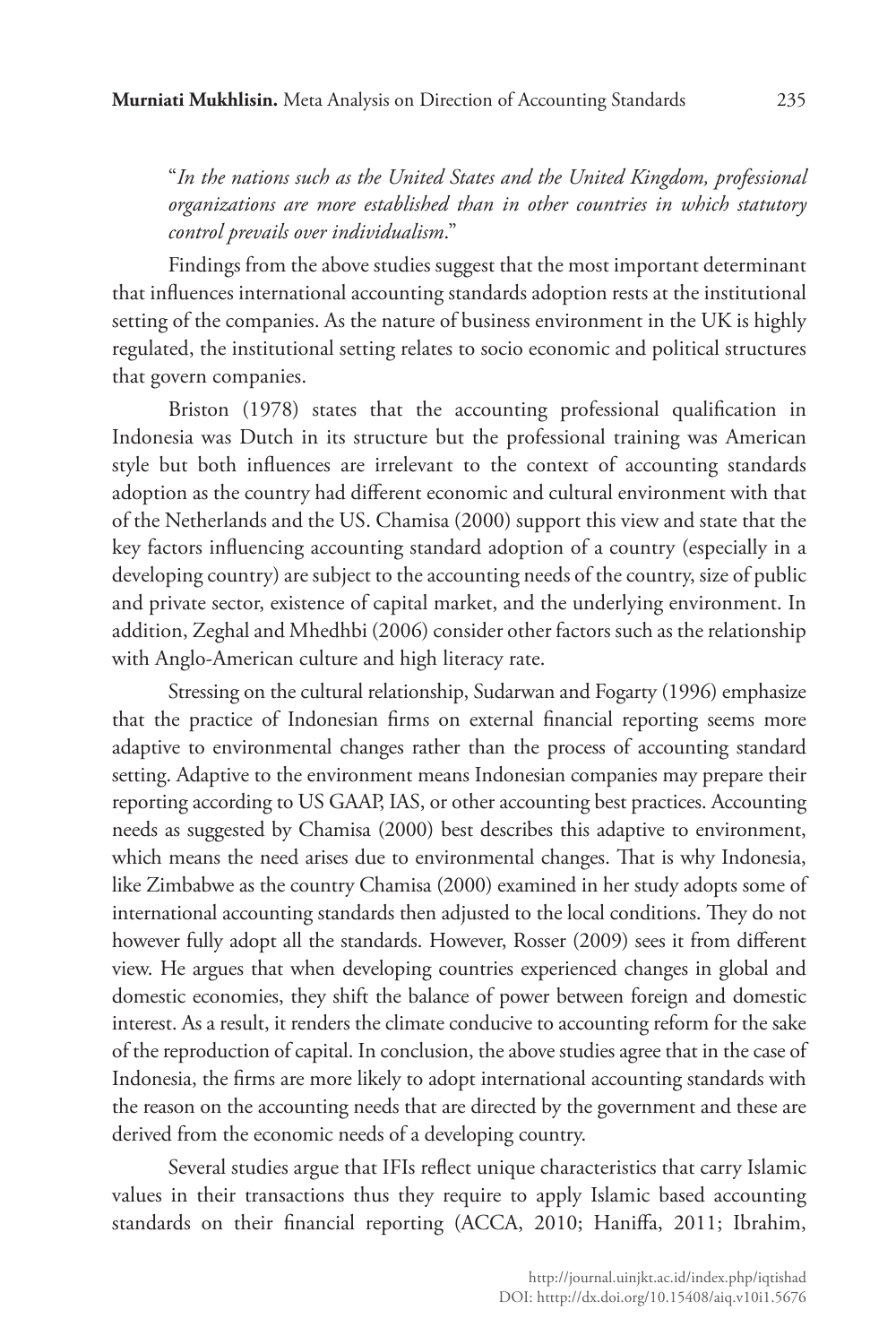2007; Karim, 2001; Sarea & Hanefah, 2013; Wan Abdullah et al., 2011). There are 15 differences that have been identified by the Islamic Finance Working Group of AOSSG, which may conflict with Islamic values that must be observed by the IFIs. For instance: recognizing a sale of good with deferred payment under IAS is reporting all Islamic financial transactions that are similar to that of conventional financial transactions. IAS 18 requires the difference between the fair values and the nominal amount of consideration in a sale of goods to be recognized as interest revenue. Under Islamic principles, however, the staffs of Indonesian Institute of Accountants argues it:

"… *according to Shari'ah fatwa in Indonesia, Murabahah sales of goods cannot be accounted for as sales and financing transaction, therefore this kind of transaction should be treated as sales transaction. Hence, the recognition of [a financing] effect in [the] form of effective interest rate shall not be used….Islamic financing based on sales contracts should be treated on the aqad base. The term 'financing' for sales contract[s] is not proper to be used. … When sales [are] accounted as financing, it will eliminate the essence of [the] Shari'ah principle*." (AOSSG, 2012) – *emphasis supplied*

At present, Indonesian Islamic financial institutions record income from sales based transactions as "receivables" and the allocation of profits is recorded proportionately according to the period of the credit. From this example, it remains a debate on the consolidation between the current international financial reporting standards and Islamic based accounting standards. Perera and Baydoun (2007) identify the reason and state:

"*Islam as a religion strongly influences every facet of a Moslem's life, including business activities. For example, Islam advocates good behaviour in conducting business and, at the same time, discourages Moslems to advertise the fact that they have behaved that way. This is likely to cause challenges in enforcing the disclosure requirement of IFRSs (particularly in Indonesia)*." Perera and Baydoun (2007) – *emphasis supplied*

Perera and Baydoun (2007) continue to argue as to whether transparency promoted by IFRS that is derived from Anglo-Saxon tradition should be accepted by Islamic tradition in Indonesia. From the afore-mentioned literatures, an important question emerges i.e. what are determining factors influencing accounting standard adoption for Islamic financial institutions given the fact that the UK is a developed country with minority Muslim population and influenced by Anglo-Saxon tradition while Indonesia is a developing country with majority Muslim population influenced by Islamic tradition and both have significantly contributed to the development of Islamic finance industry?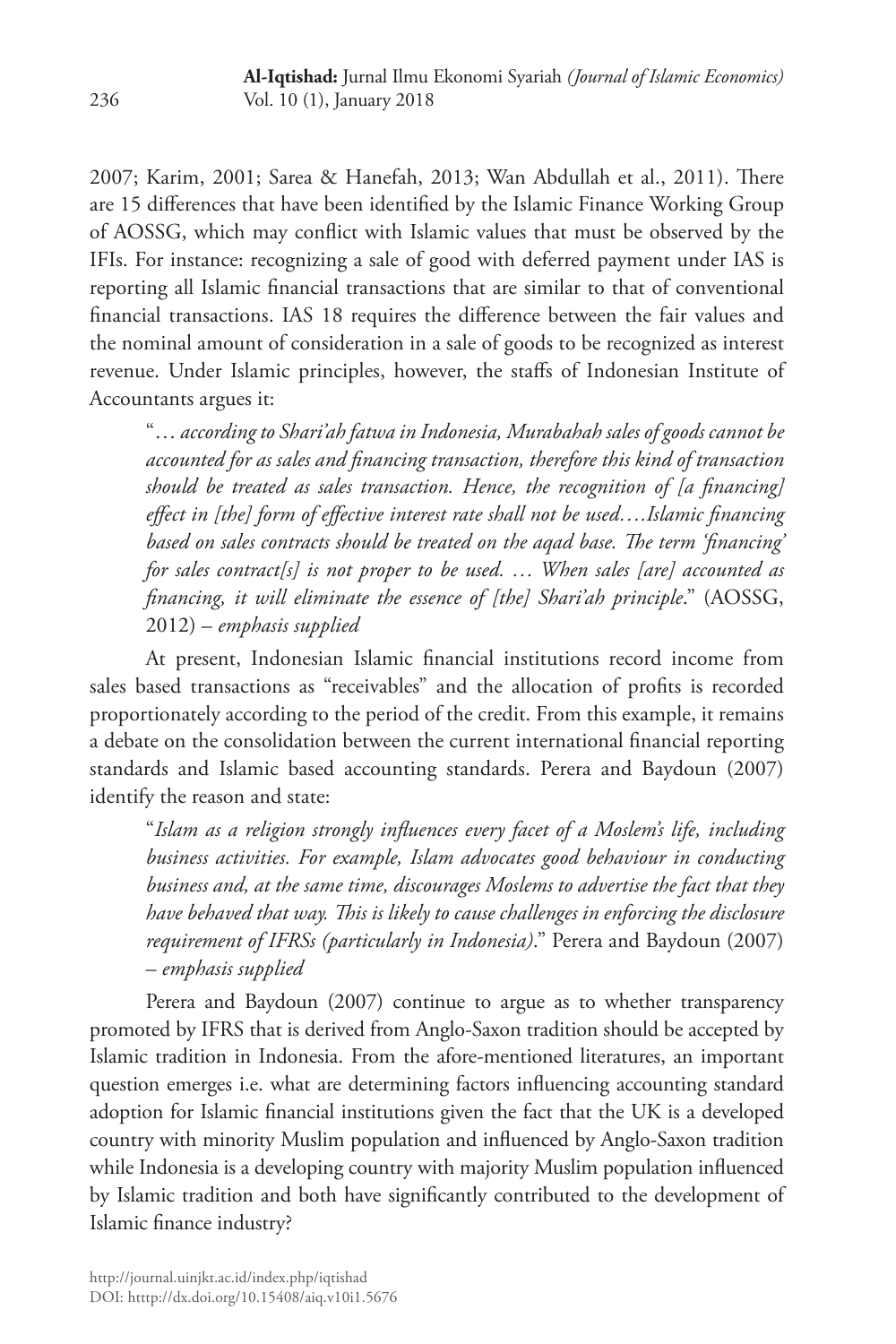#### **History of Accounting Standards Development in the United Kingdom**

The history of accounting standards development in the United Kingdom can be divided into several phases; First, transformation period during  $18<sup>th</sup>$  -19<sup>th</sup> century; Second, formation of the first accounting profession and further development (1853-1855); Third, Convergence to IFRS (2005).

#### Transformation period (18<sup>th</sup> – 19<sup>th</sup> century)

Britain, as part of the United Kingdom, experienced the transformation from agricultural based economy to a trading (mercantile), and eventually an industrial based during the 18<sup>th</sup> and the 19<sup>th</sup> centuries. During this period, accounting was used largely to monitor debts and check honesty of employees (Day, 2000). Its role was expanded during the industrial period where managers required more advanced accounting techniques to deal with valuation and profit calculation. Day (2000) documents that in 1844, under Joint Stock Companies Act, books of account had to show a 'full and fair' balance sheet but yet without specific profit and loss account. In 1907, the Companies Act required all companies under Registrar of Companies to file balance sheet.

#### **Formation of the first accounting profession (1853-1855) and further development**

The accounting profession was formed through the setting up of Royal Charter to the Society of Accountants in Edinburgh and the Institute of Accountants and Actuaries in Glasgow between the years in 1853 - 1855. The institute of Chartered Accountants in England and Wales (ICAEW) was formed in 1880 and the Society of Incorporated Accountants and Auditors was formed in 1885. After the 2<sup>nd</sup> world war, accounting practice made important breakthrough by moving into a new era that consider accounting as important matters for all, beyond matters that are subject to directors and shareholders only (Cohen-Committee, 1947). In 1970, Accounting Standards Steering Committee (ASSC) was formed and it issued its first standard in 1971.

Then ASC members comprise of professional accounting bodies, academic advisers and observers from government bodies including Bank of England and Stock Exchange (Day, 2000; ICAEW, 2012). In 1990, Accounting Standard Board (ASB) replaced the ASC and, thereafter, standards issued were referred as Financial Reporting Standard (FRS). The amendment of Companies Act 1985 (ASB, 2012; ICAEW, 2012) and 1989 Companies Act contained the first legislative reference to accounting standards (Benston et al., 2011). Unlike its predecessor, the ASC, the ASB can issue accounting standards (known as UK GAAP) on its own authority.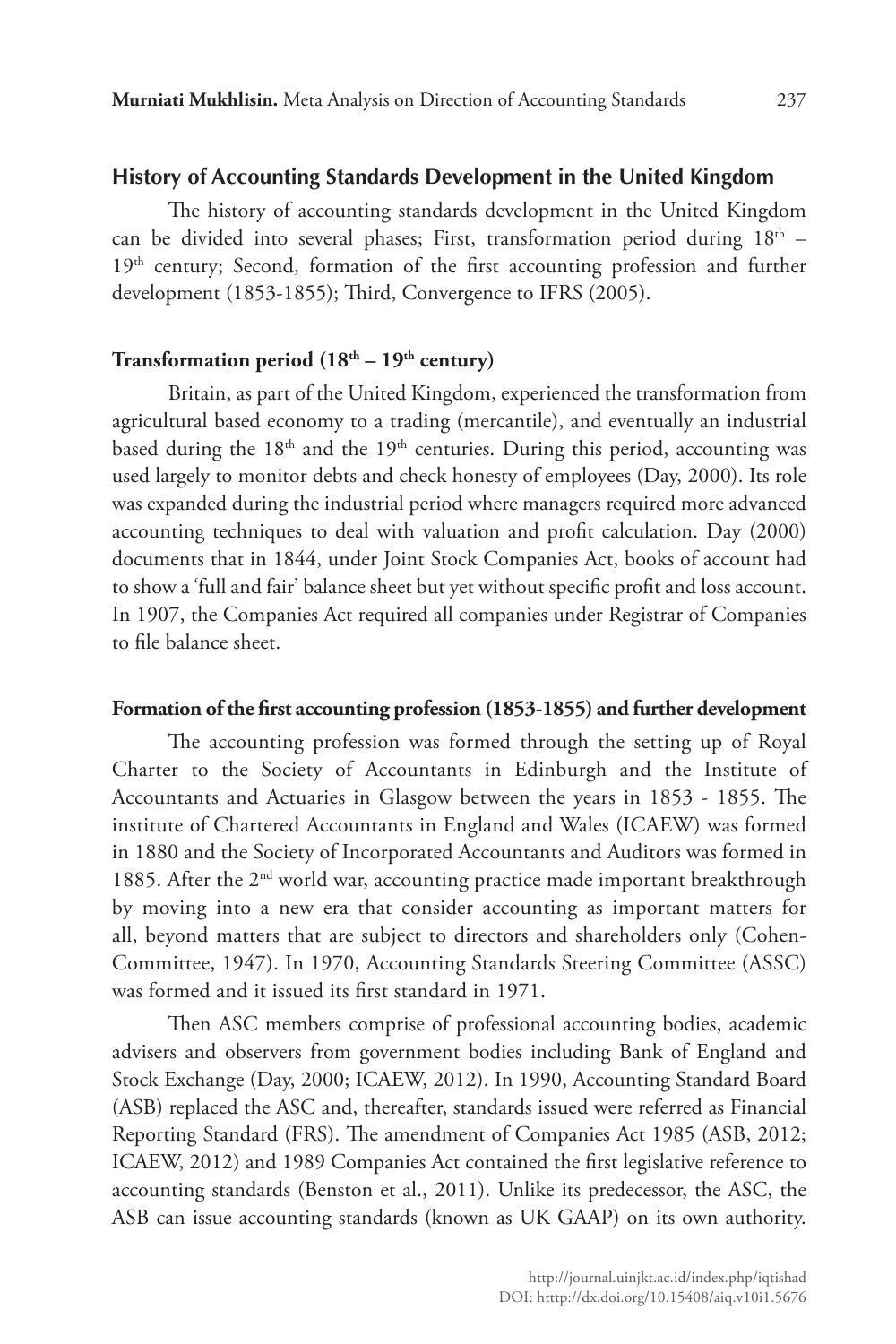In general, accounting standards released by each country is referred as "Generally Accepted Accounting Practice" or alternatively "Generally Accepted Accounting Principles" or "Generally Accepted Accounting Policies." GAAP is a term used to describe the rules generally accepted as being applicable to accounting practices as laid down by standard, legislation or upheld by the accounting profession.

### **Convergence to IFRS (2005)**

The ASB also collaborates with accounting standard-setters from other countries and the International Accounting Standards Board (IASB), both in order to influence the development of international standards and in order to ensure that its standards are developed with due regard to international developments (ASB, 2012). Thus, UK GAAP has been fully harmonized and converged into IFRS since 2005 following the EU's motive for adopting the regulation towards more transparent and efficient capital market that will facilitate a lower cost of capital for EU firms as stated on EC16/06/2002 agreement (Christensen, Lee, and Walker, 2007).

### **History of Accounting Standards Development in Indonesia**

The history of accounting standards development in Indonesia can be divided into several phases; First, Dutch colonialism (1609-1942); Second, Japanese occupation (1942-1945); Third, post Indonesian Independence (1945)/Formation of the first accounting profession; Fourth, issue of IFRS convergence (2008).

### **Dutch Colonialism (1609-1942)**

Dutch control over Indonesia began in Java (Java Island) in 1825, continued to South Bali (Bali Island) and Bone (Sulawesi Island) and extended to Aceh (Sumatera Island). Several sources that suggest that the occupation was for 350 years and is therefore misleading (Dick, 2002). During this period, there was evidence of several trading activities such as coinage in circulation (1820-1890), formation of modern financial institutions, development of rice prices (1829- 1890), land and labour (1835-1880), crop payment and land rent (1835-1880), cotton imports (1830-1890), and crop exports (1840-1890). It was then extended to the preparation of a budget of the colonial state (1900-1939) and foreign exports of Indonesia (1900-1940). However it is argued that the Dutch East Indies Company (1609) was the first notion of early Dutch ruling in Indonesia. The establishment of the firm saw the first modern bookkeeping system introduced in Indonesia.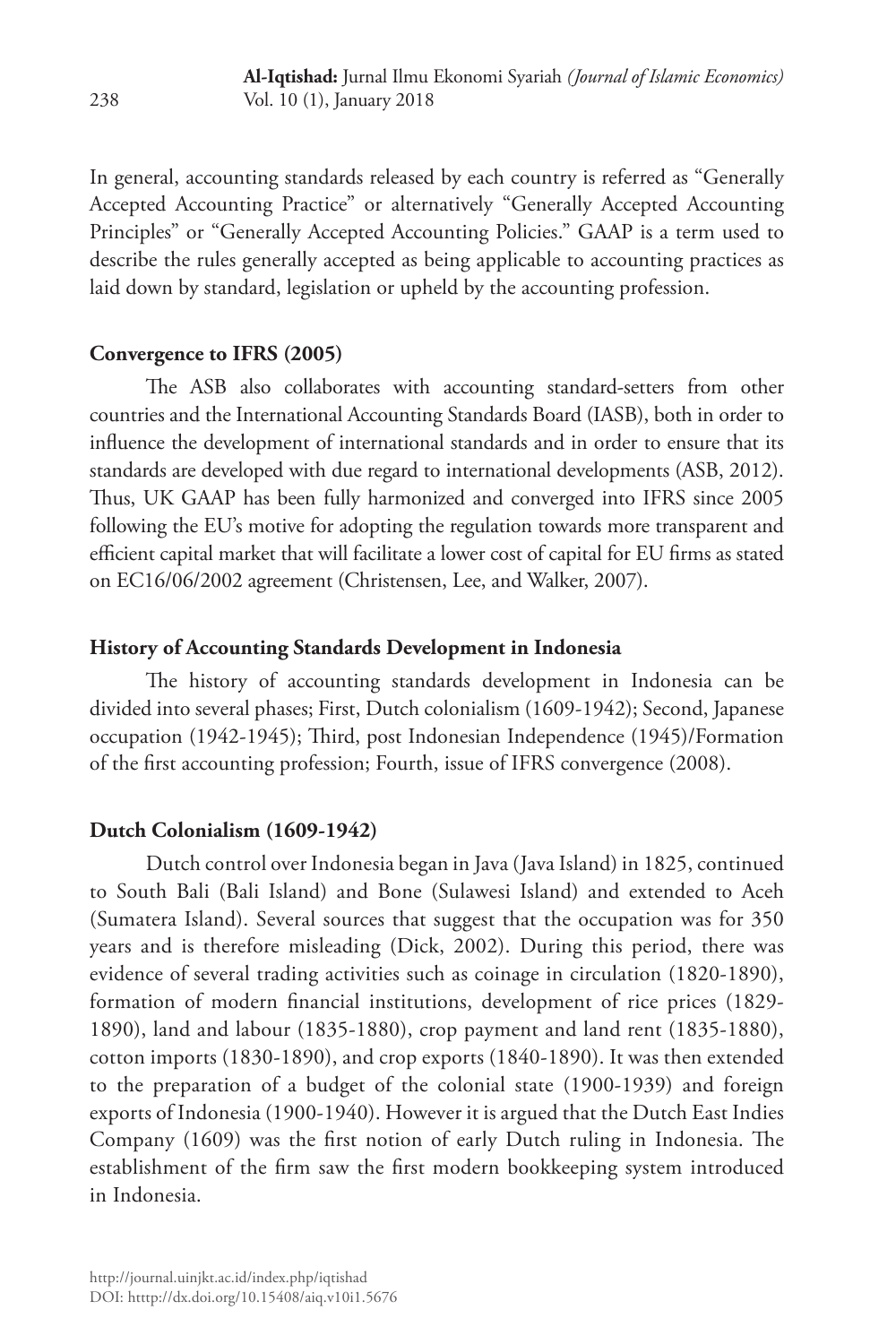#### **Japanese Occupation (1942-1945)**

In March 1942, the Japanese became a new imperial power and imprisoned the Dutch. The new ruler was involved heavily in trading activities during the period and accountants in Indonesia prepared the bookkeeping both in Dutch and Japanese systems. However, as Japanese writing was used, only Japanese officers knew how to prepare the accounting documentation system (Suardikha, 2012).

#### **Post Indonesian Independence (1945)/Formation of the first accounting profession**

After Indonesia's independence in 1945, the foundation of accounting practice was laid out by well-known accountants, Abutari and Soemardjo, both studied accountancy in the Netherlands and graduated in 1956. These accountants together with their five partners made serious effort to form an association of accountants specifically for Indonesia and refused to become member of NIVA (*Nederlands Institute Van Accountants*) or VAGA (*Vereniging Academisch Gevormde Accountants*) formed by the Dutch colonials (IAI, 2012). On 17 October 1957, it was decided to form a committee called "Committee for Establishment of Indonesian Association of Accountants." The association was formerly established on 23 December 1957 and is now called *Ikatan Akuntan Indonesia* (IAI, or in English, Indonesian Institute of Accountants) (IAI, 2012). After its formation, IAI has progressed along with the growth of businesses in Indonesia. The association does not only focus on education and practices of accountants but also on the efforts to improve public trust in its role on formulating public policies.

In 1973, IAI formed a Committee to collect materials and structures from GAAP and GAAS. In 1974, the committee then set up a more permanent committee called Committee for Indonesian Accounting Principles (known as *Komite PAI*). *PAI* served its function for 20 years to formulate and develop financial accounting standards in Indonesia. After the  $7<sup>th</sup>$  Congress of IAI on 16 September 1994, it was agreed that Indonesian accounting standards would be harmonized to International Accounting Standards (IAS) (Cahyati, 2011). Since then, the issue has arisen due to duplication in name, *PAI* was then altered to Financial Accounting Standard Committee (known as *Komite SAK*). At the IAI 8<sup>th</sup> Congress held on 23-24 September 1998, *Komite SAK* was again changed to Financial Accounting Standard Board (known as *Dewan Standar Akuntansi Keuangan* or *DSAK*) and still exists today (IAI, 2012). The IAI Rules and Regulation 2008 designate *DSAK* under IAI to formulate, develop and approve financial accounting standards in Indonesia. The standards cover the basic framework, statements, application guide, interpretation, implementation guide and technical bulletin. *DSAK* membership is representative of every association/compartment under IAI, government bodies, business association, non-government associations, and non-competent professional members. As per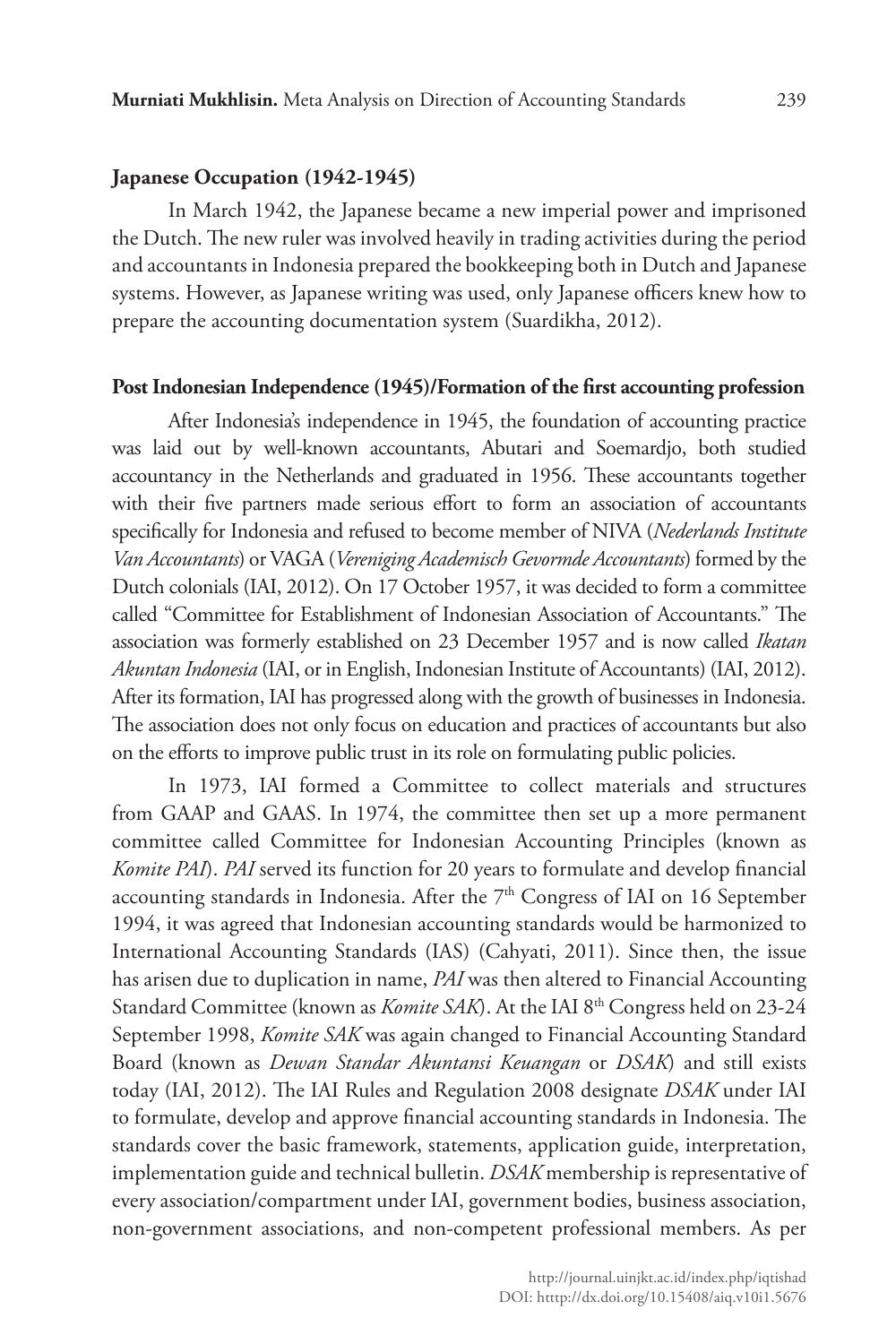Shari'ah standard, the board is referred to as Islamic Financial Accounting Standard Board (known as *Dewan Standar Akuntansi Syariah* or *DSAS*).

#### **Issue of IFRS convergence (2008)**

On 23 December 2008, IAI announced that the convergence of local standard to the international accounting standard (IFRS) should be completed by 2012. Even though the decision of IFRS convergence was decided only in 2008, the pressure has been increasing from time to time, as Indonesia is the only South East Asian country in the G20 Forum. Compliance with IFRS is one of the commitments in G20 with a target for completion in mid-2011, which will be implemented in 2012 (IAI, 2010a, 2010b). In line with this commitment, *DSAK* has been issuing new standards that are purely an adoption from IFRS standards issued by IASB. In IFRS Regional Policy Forum 2011, IAI declared 2012 as the year of IFRS Full Adoption (IAI, 2011).

#### **Development of Islamic Finance**

Forty-eight developing and emerging market countries, representing almost onethird of the International Monetary Fund (IMF) member countries, are increasingly involved, with varying intensity, in Islamic banking (Errico & Farahbaksh, 1998). In the Islamic Republic of Iran, Pakistan, and Sudan, all banks and financial institutions have adopted Islamic banking principles since the early 1980's and other countries, such as Malaysia, Indonesia, Bangladesh, Jordan and Egypt operate Islamic banking alongside conventional banking (GIFR, 2012; Maurer, 2002). Islamic banking is increasingly expanding the traditional borders of Muslim countries into western economies, notably the United Kingdom (Errico & Farahbaksh, 1998). As at 2010, it was estimated that there were approximately 200 Islamic banks operating in nearly 63 countries, engaging USD 246 trillion worth of assets. The Bankers' 2011 survey of financial institutions practicing Islamic finance further reveals that Shari'ah-compliant assets rose by 21.45% from USD 895 billion in 2010 to USD 1,087 billion in 2011 and expected to rise to USD 1,600 billion by 2012 (Maali & Napier, 2010; Mukhlisin, Hudaib, & Azid, 2015). In total both Islamic bank and finance industry recorded their development at USD 1,357 trillion at the end of 2011 (GIFR, 2012).

#### **Theoretical Perspective**

Perera and Baydoun (2007) assert that there are several scholars who put attempts to underline theoretical perspective in the context of international accounting such as Schweikart (1985) who suggests contingency theory, Adhikari and Tondkar (1992) who explains environmental factors, Gray (1988) who is known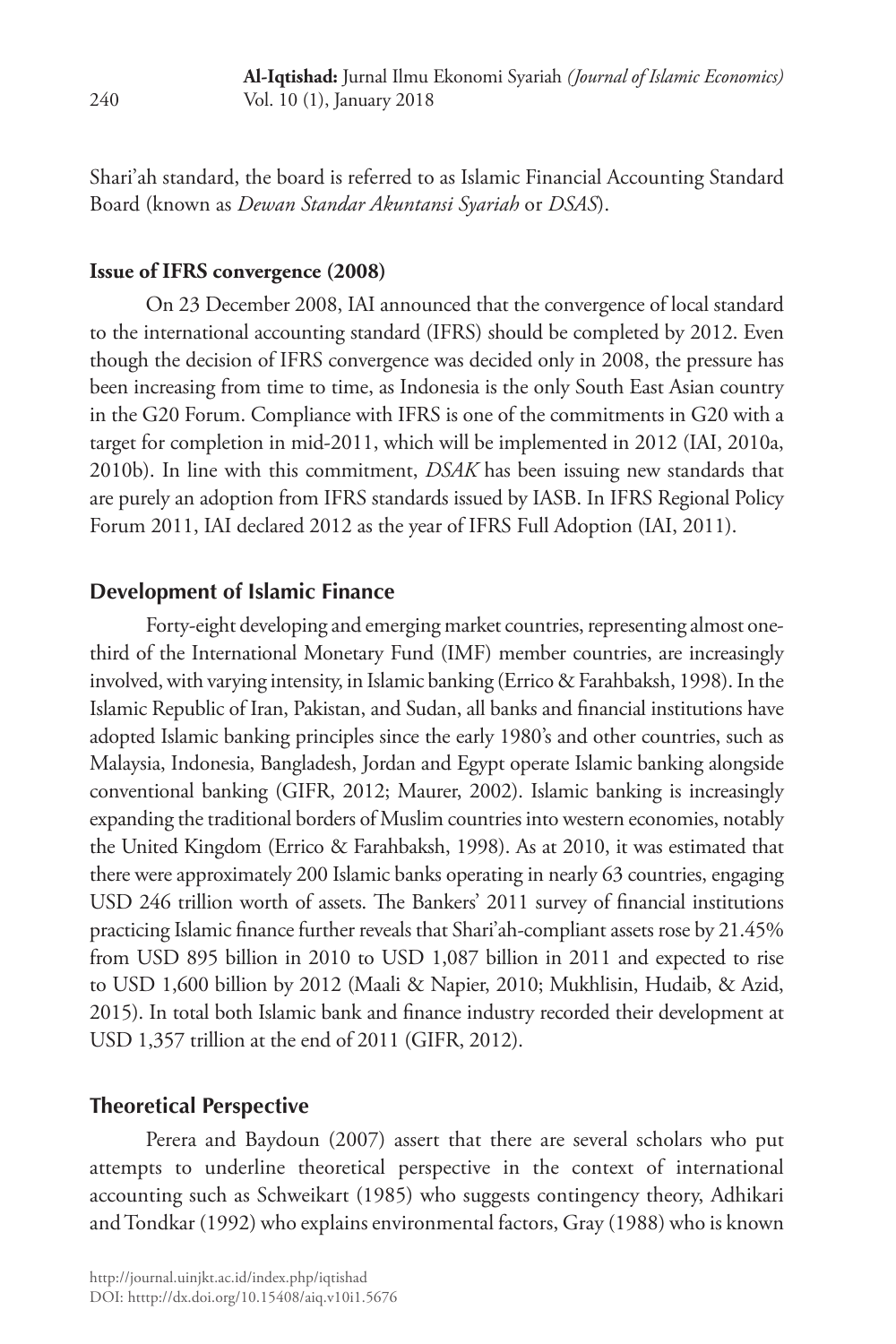with his cultural influence, Doupnik and Salter (1995) who combine Gray and other ideas, and Nobes (1998) who develops model from Doupnik and Salter. As classification of accounting systems is not sufficient to explain why a country respond or does not respond to IFRS adoption, Perera and Baydoun (2007) extended their research by adopting taxonomy proposed by Gernon & Wallace in examining the environmental factors in Indonesia. On the other hand, Ibn Khaldun model has a comprehensive explanation on development of a country towards a civilized society that in the context of international accounting development, the model could explain not only environment but also the function of each variable. Furthermore, Alatas (2006) argues from epistemological point of view, western thinker behaved different attitude that was not applied to non-western social thinker.

Alatas (2006); Chapra (2008) propose to refer to one Muslim great scholar, Ibn Khaldun (1332-1406 CE) with his theory of development and the decline, who died 600 years ago but his ideas have endured. Dhaouadi (1990) asserts that Ibn Khaldun's social thought has been ignored by sociologists in the West, although Yves Lacoste and Arnold Toynbee considered it to be the greatest work of its kind. Joseph Spengler wrote an article about Ibn Khaldun and he concluded that "the knowledge of economic behaviour in some circles was very great indeed, and one must turn to the writings of those with access to this knowledge and experience if one would know the actual state of Muslim economic knowledge" (Ghazanfar & Islahi, 1990). As Ibn Khaldun's work is `explaining how and why things are as they are' (Dhaouadi, 1990), according to characteristics of alternative school of thought proposed by Laughlin (1995), Ibn Khaldun's school of thought can be grouped as critical theory that is placed as low level of theoretical nature of methods and medium level of emphasis given to critique of status quo and need for change.

Ibn Khaldun is well known with one of his books, *Al-Muqadimmah* (The Introduction), that suggests that understanding a history requires understanding the sociology or condition of the human community (Enan, 1941). Chapra, 2008/1429H:17Chapra (2008) condensed Ibn Khaldun's model on civilization as follows:1. The strength of the sovereign does not materialize except through the implementation of the Shari'ah; 2. The Shari'ah cannot be implemented except by the sovereign; 3. The sovereign cannot gain strength except through the people; 4. The people cannot be sustained except by the wealth; 5. Wealth cannot be acquired except through development; 6. Development cannot be attained except through justice; 7. Justice is the creation by which God will evaluate mankind; 8. The sovereign is charged with the responsibility of actualizing justice.

Chapra adds that from these eight wise principles, the model links to socio economic and political variables, including the sovereign/political authority such as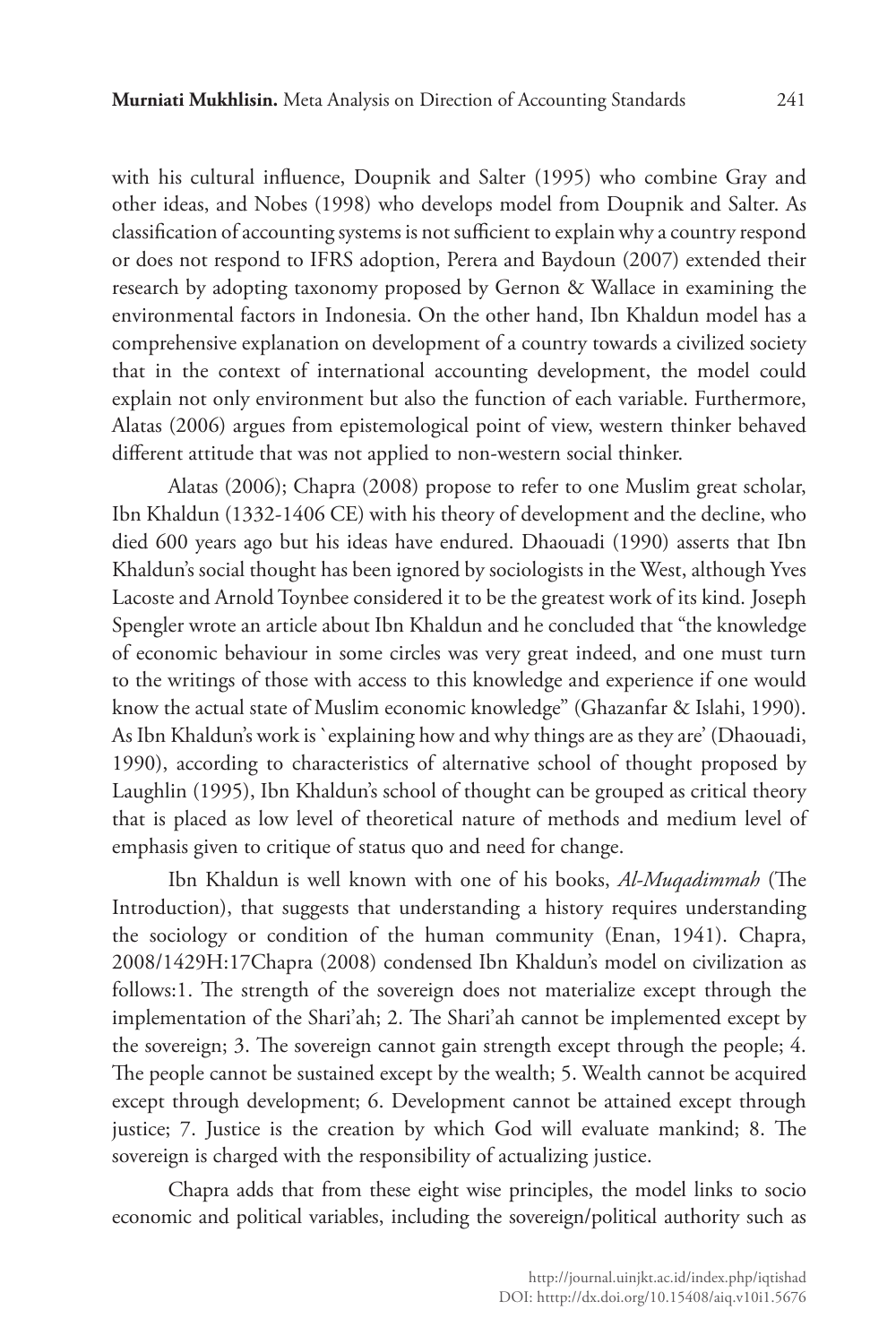government (G), the beliefs and rules of behaviour/Shari'ah (S), the people/nation (N), the wealth (W), the development (g), and the justice (j) that influence one another. For the interest of this research, it adopts the classification proposed by Ibn Khaldun as presented by Chapra above in examining the accounting history development in the United Kingdom and Indonesia in identifying determinants that may explain how these countries react to Islamic based accounting standards adoption. The short form of G, S, N, W, g, and j will be used throughout the analysis.

# **Method**

A qualitative methodology using an exploratory approach is employed in this study. Social exploratory research seeks to find out how people get along in the setting under question, what meanings they give to their actions, and what issues concern them. The goal is to learn 'what is going on here?' and to investigate social phenomena without explicit expectations" (Schutt, 2001). This research adopts qualitativenarrative method for exploring the available texts and literatures (Easterby-Smith, Thorpe, & Jackson, 2008; Newman & Benz, 1998). Narrative study refers to the underlying materials of the story, including events, actors, time, and place (Bal, 1997).

Indonesia and United Kingdom are chosen as samples of this study due to their outstanding performance in Islamic finance industry in the past few years. Edbiz Consulting estimates that the global Islamic financial services stood at USD 2.14 trillion at the end of 2015, increased from USD 1.9 trillion in 2014 and USD 1.8 trillion in 2013 (GIFR, 2015). Indonesia recorded USD 5 trillion in 2010 increased to USD 9 trillion in 2011 while UK documented USD 27 trillion in 2010 and improved to USD 33 trillion in 2011. With regard to Islamic Finance Country Index, Indonesia was on the  $4<sup>th</sup>$  ranking in 2011 and moved down to  $7<sup>th</sup>$ ranking in 2012; United Kingdom was on the 15<sup>th</sup> ranking in 2011 and moved up to 11<sup>th</sup> ranking in 2012, out of 42 rankings (GIFR, 2012). The index is formulated based on total Muslim population, number of Islamic financial institutions, number of Islamic banks, size of Islamic financial assets, size of Sukuk, regulatory and legal infrastructure, central Shari'ah Supervisory Board, and education and culture (GIFR, 2012). As the only a developed country in the list with insignificant Muslim population and little Islamic influence, it is commendable to compare with Indonesia, as the largest Muslim population country.

The method starts from collecting texts and literatures on accounting history in the United Kingdom and Indonesia from 1800s time to the current stage of development. It also captures the accounting standards development for Islamic financial institutions in both countries. Determinants are categorized based on the past literatures that are mainly derived from international accounting journal and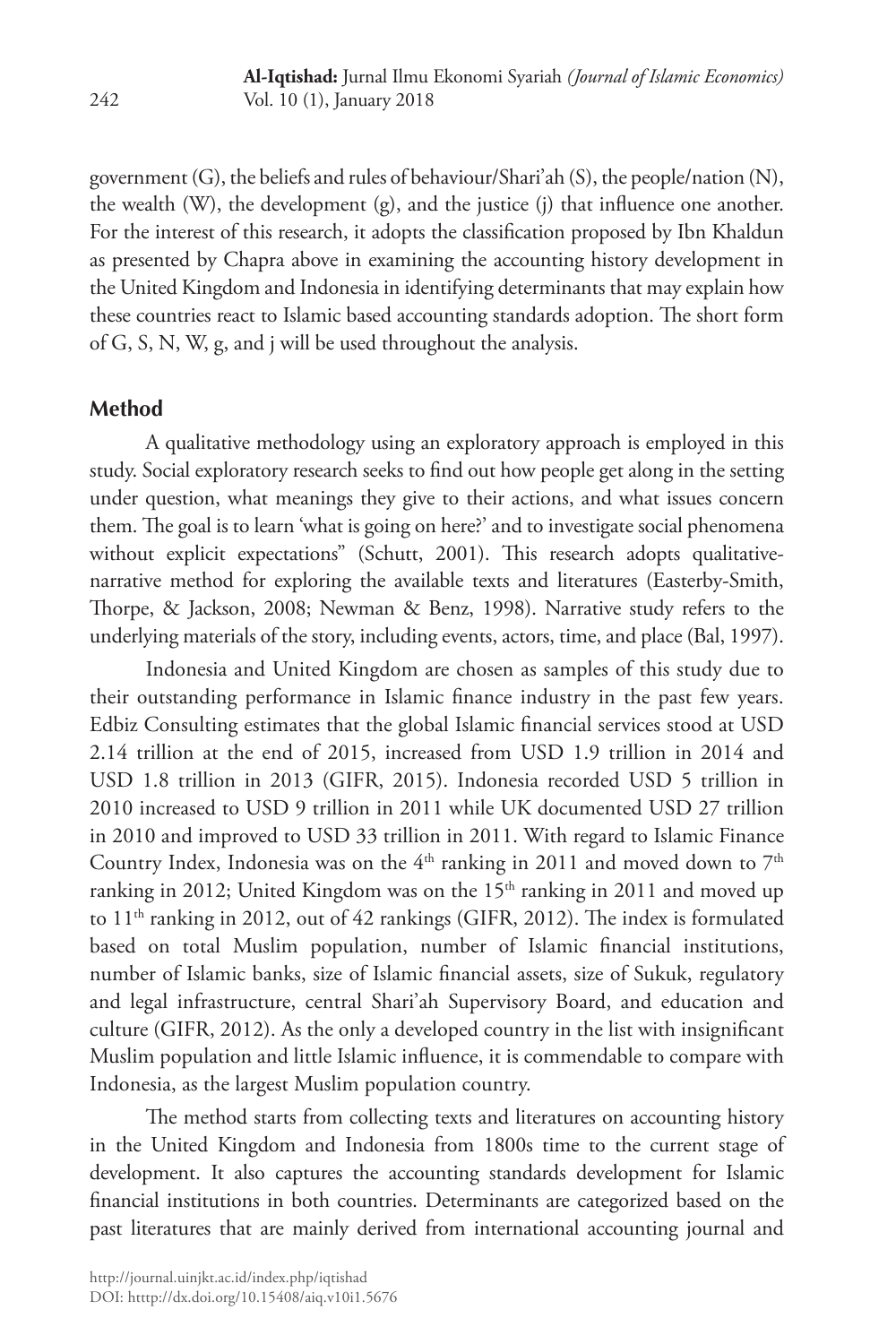text-books. Eight main papers are carefully selected from international accounting journals that recorded only those with more than 10 citations (see Appendix 1). These literatures suggest various determinants on accounting standards adoption both in the UK and Indonesia. Common suggestions that may represent condition in the UK and Indonesia are concluded and used in the analysis. The perspective of Ibn Khaldun as presented in the earlier section is to explain how these countries react to Islamic based accounting standards adoption and whether the suggested determinants would apply.

### **Result and Discussion**

#### **Development of Accounting Standards in Islamic Civilization**

Most of accounting historians agreed that accounting as a practice grew due to the existence partnership in business transactions (Bedford & Ziegler, 1975). On the other hand, partnerships exist due to normal rapid growth of the business and cannot be claimed as the beginning of accounting. In history, the people of Babylon, ancient Egypt, Greek and Roman, had initiated, practiced and developed a kind of financial transaction recording system (Edwards, 1960). This was practiced and also known as *maskud dafatir* (bookkeeping) in Islamic history, with the purpose to record revenue and expenditure of the government. Islamic world had also used a book keeping system referred as *al-Qaidul Muzdawaj,* 800 years before the Italian/European renaissance In which time Luca Pacioli (1445-1517) lived and later declared as "father of accounting" (Weis & Tinius, 1991). In addition, when Islamic state was established in 622, the zakat system was introduced which then required a formal body, an office where accounts were held called *al-Diwan* and it was further developed during *Addawlatul Abbasy'iah* (Abbaside Chaliphate during the year 750-847). The term "book keeping" was later known as *muhasabah* (accounting) in the Islamic civilization up to its decline in 1924 with the fall of Ottoman Empire. From chronological history, Zaid (2000) argues that Muslim and Italian traders would have influenced the development of accounting as what we see today. With regard to the decline of Muslim's society, it was not the first time in the human's history, as Muslims believe that there are 25 prophets as messengers of Allah who were assigned to correct the world. As the Prophet Muhammad is declared as the last prophet, there is no more a new prophet that will lead the world and therefore it is the duty of all socio economic and political structures in a country or society such as the government (G) to uphold justice (j) and improve the society (N) in terms of their prosperity/wealth (W) and socio economic development (g) which is argued by Ibn Khaldun that this is interlinked with other crucial element i.e. the way of life or Shari'ah (S).

The term *muhasabah* is still being used in the Islamic society today, although such Islamic government is no longer in existence. *Muhasabah* has at least five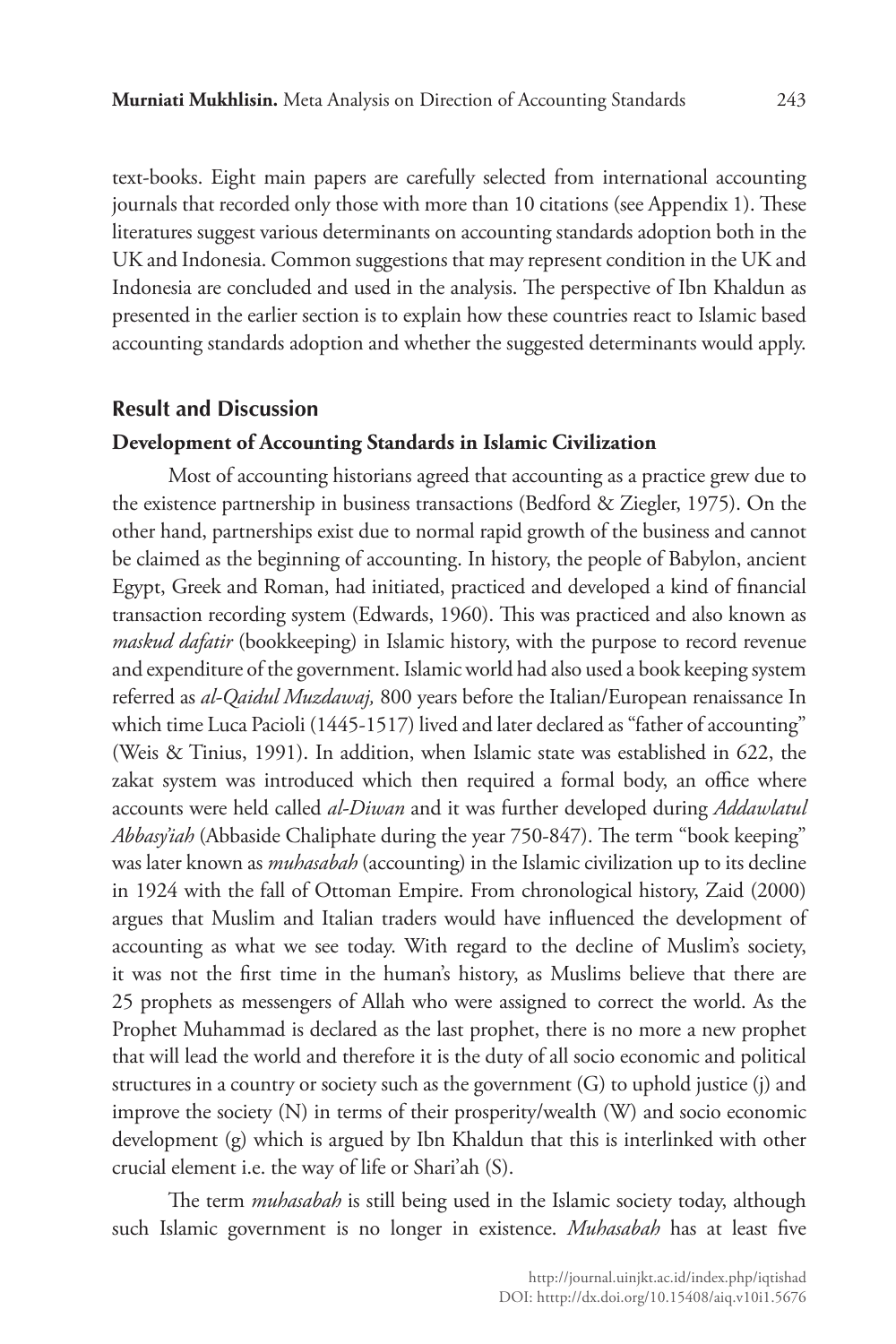meanings according to (Hayashi, 1989); *Yahsaba* which means to count, to compute, to measure; it also means to record and to continuously count somebody's deeds; *Hasaba* means responsibility, to be neutral; *Tahasaba* means to keep, try to obtain, expect reward in the hereafter; and lastly to become attention or accountable. Haniffa and Hudaib (2002) highlight two objectives of Islamic based accounting standards that include: i) To demonstrate accountability of companies not only to God but also to the community, and ii) To increase transparency of business activities by providing relevant information in conformance to the spiritual needs of Muslim decision makers. In line with the call to promote justice (j) that is according to Ibn Khaldun is so crucial element in the society development, Haniffa and Hudaib (2007) further suggest an Islamic perspective of accounting in order to seek economic justice through its formulised procedures, routines, objective measurement, control and reporting in accordance with Shari'ah principles. This important element must be imbued not only in governmental policies and procedures but in the sector like accounting as well towards refining the wealth (W) of the nation in the economic development (g).

This refinement of definition and purpose have strengthened the existence of accounting and auditing standard for Islamic financial institution, as released internationally by Accounting and Auditing Organisation for Islamic Financial Institutions (AAOIFI). AAOIFI, based in Bahrain, released its first standard on Islamic financial reporting standard in 1991. To date, AAOIFI has issued a total of 86 standards for international Islamic finance industry, covering areas of accounting, auditing, ethics, governance, and Shari'ah. As an international governing body, AAOIFI is supported by over 200 institutional members from over 45 countries, including central banks/ regulatory authorities, financial institutions, accounting and auditing firms, as well as law firms (AAOIFI, 2010). AAOIFI asserts that all Islamic financial institutions must adhere with the several objectives of financial accounting, for instance, objective number 3.1.1; to determine rights and obligations of all interested parties resulting from incomplete transactions in accordance with Islamic principles and its concepts of fairness, clarity and ethical compliance. This is according to Ibn Khaldun, fits to role of the development (g) and justice (j), which must be acted by the accountants, and the rest of stakeholders (N) to apply Islamic law (S) even in financial activities. Perera and Baydoun in this case is right that states Islam influences every part of a Moslem's life, including business activities by showing the teaching of good behaviour in conducting business.

# **Development of Accounting Standards for Islamic Financial Institution in the United Kingdom**

For all periods up to and including the five months period ended 31 December 2004, all Islamic financial institutions in the UK prepared its financial statements in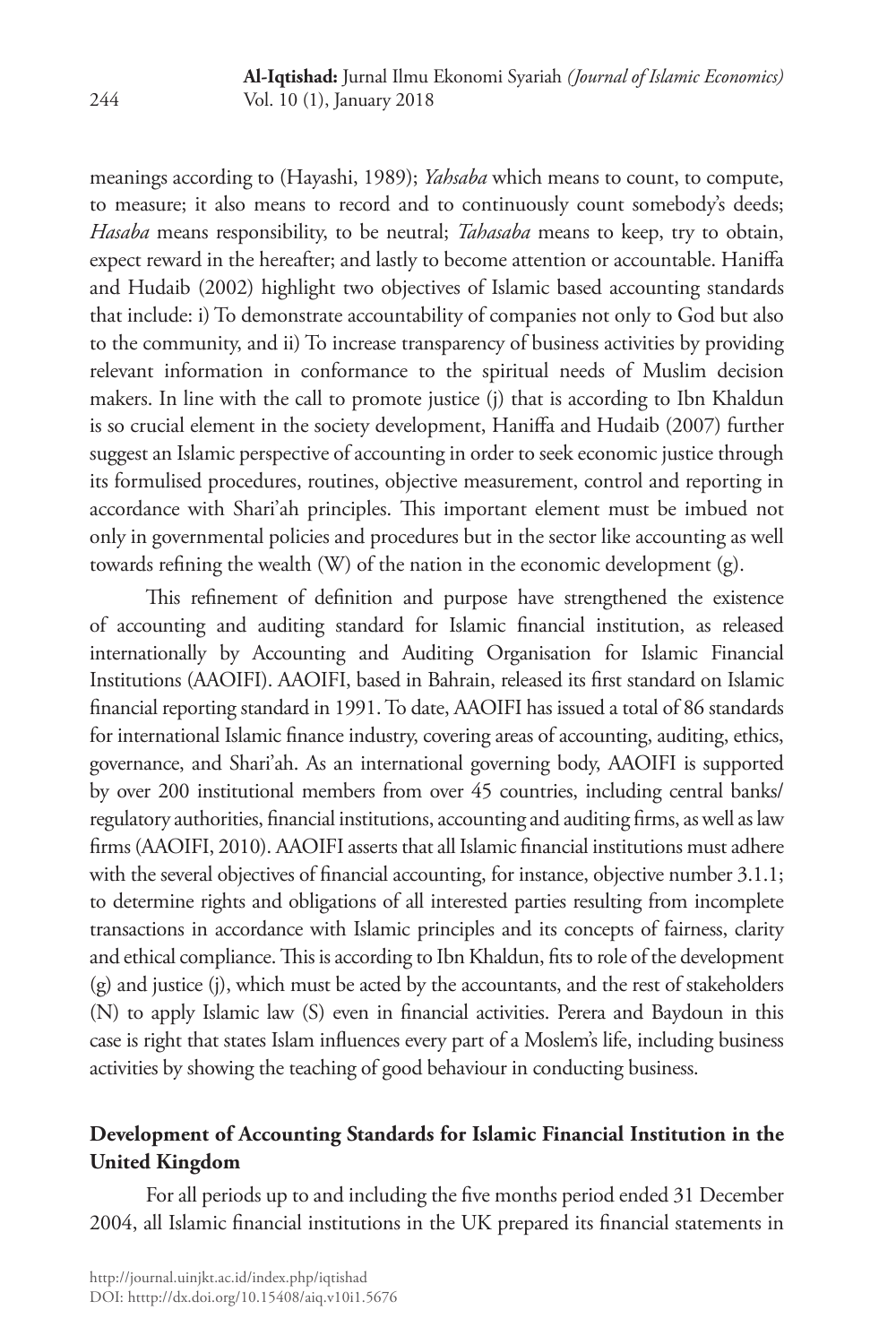accordance with UK Generally Accepted Accounting Principles (UK GAAP). From 1 January 2005, all financial institutions elected to prepare its financial statements in accordance with the International Financial Reporting Standards as adopted by the European Union (EU) countries based on regulation number 1606/2002 and effective for the reporting year ended 31 December 2005 (IBOB, 2012). This reflects the abiding company law that requires the directors to prepare financial statements for each financial year. Under the current law, IFIs directors have elected to prepare financial statements in accordance with IFRS, which has been adopted by the EU, hence applicable and mandatory to financial institutions in the United Kingdom. Islamic Bank of Britain as the first Islamic financial institution in the country experienced this IFRS implementation. It was declared that the transition from UK GAAP to IFRS in August 2004 has had no material impact upon the figures previously reported in the financial statements. Consequently, no material adjustments were required of the figures previously reported under UK GAAP to those now reported under IFRS, and, hence, reconciliations of the UK GAAP and IFRS figures are not provided in financial statements of UK Islamic financial institutions (IBOB, 2012). From 2005 onwards the presentation of financial reporting of IBOB has been following the IFRS standards. For instance, in its annual report, the financial report section starts from Statement of comprehensive income, then followed by Statement of financial position, Statement of changes in equity, Statement of cash flow, and Notes to the financial statement.

As the United Kingdom from the beginning of the IFIs establishment was mainly with the purpose to serve business objective per se i.e. to enhance economic development (g), therefore there was no inclination towards the establishment of Islamic based accounting standards to govern the IFIs. Ibn Khaldun considers development (g) is an element that must be interconnected with other elements to ensure its continuity or "avoid destruction of civilization" and free from unfairness to the rest of stakeholders of the IFIs which serve the same level of justice (j). This equal justice seems disappears in the context of capitalism as Marx states that capitalism is founded upon a class division between proletariat, or working class, on the one hand, and bourgeoisie, or capitalist class, on the other (Giddens, 1973). These classes are in conflict with regards to distribution of production output; the labours must work and produce profit that exceeds their wages while the capitalist enjoy the bigger portion. In the context of capitalism, although the United Kingdom has been declared as capitalist country, but Giddens (1973) still questions "is it still capitalist society?" Promoting justice is belong to every human's right thus for a country with whatever type they adopt either socialist or capitalist, there is no rejection towards it. Therefore, reporting activities of IFIs according to Islamic based accounting standards is a part of justice and here the case is closed.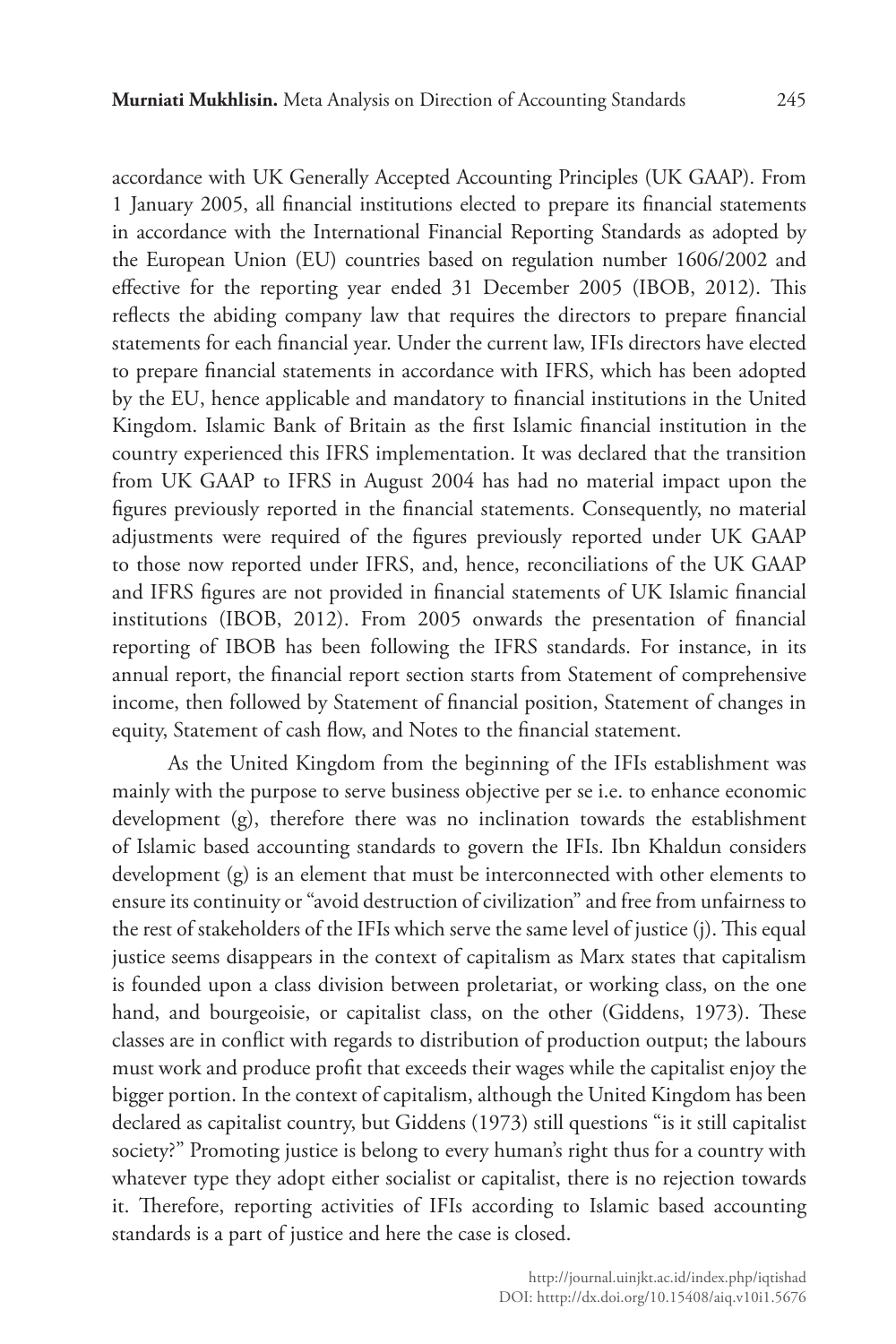# **Development of Accounting Standards for Islamic Financial Institutions in Indonesia**

In Indonesia, the issuance of accounting standard is not through enactment of a company law as in the UK. When Bank of Muamalat Indonesia was established in 1992, there was no meaningful change in the regulation? The bank was legalized and established using an existing Law. No. 7/1992 on Banking; this later on replaced, amended and ratified as Law No.10/1998 on Banking (Bank of Indonesia, 2012). As such, the accounting standard adopted was an existing one, which is Accounting Standard for Banking (PSAK 31) that was applied for all commercial banking operations. Indeed, the development of accounting standards for Islamic financial institutions in Indonesia only started in 2002, with the issuance of Statement of Accounting Standard No. 59 (PSAK 59), or known as Islamic Banking Accounting Standard. PSAK 59 was released by IAI on 1 July 2002 and taken into effect starting 1 January 2003, with 5 years of implementation period or up to accounting year ended 31 December 2007.

The reference of the standard was derived from the standards released by AAOIFI with some modifications to suit local context and needs. In 2008, PSAK 59 was replaced by new PSAKs known as Statement of Accounting Standards for Islamic Business Entity. The new set of standards consists of PSAK 101, 102, 103, 104, 105, 106 and 107 that were approved by Islamic Financial Accounting Standard Board (*DSAS*). These standards, which were pronounced and taken into effect from 1 January 2008, cover not only Islamic banking operations but also other entities that are categorized as Islamic business entities. PSAK 101 sets out a standard for financial statement presentation; whereby PSAK 102 specifically refers to Accounting for Murabahah; followed by PSAK 103 (Accounting for Salam), PSAK 104 (Accounting for Istishna), PSAK 105 (Accounting for Mudharabah), PSAK 106 (Accounting for Musyarakah), and PSAK 107 (Accounting for Ijarah). It was then followed with other development such as the release of PSAK 108 for Islamic Insurance, PSAK 109 for Zakat and PSAK 110 for Sukuk.

Undoubtedly, the development of accounting that is instilled with Islamic values nowadays have been flourishing as Napier (2009) states the influence of Islam in accounting process in countries where Islam becomes the religion of the majority:

"*The term "Islamic accounting" can also have a temporal and spatial implication. It can be a form of shorthand meaning "accounting in parts of the world where Islam is the majority religion during periods when Islam has been dominant". Geographically, "Islamic accounting" would cover North Africa and a large part of sub-Saharan Africa, the Middle East, the territories of the Ottoman Empire, the Indian sub-continent, much of South-East Asia and Indonesia, as well as large parts of the former Soviet Union*."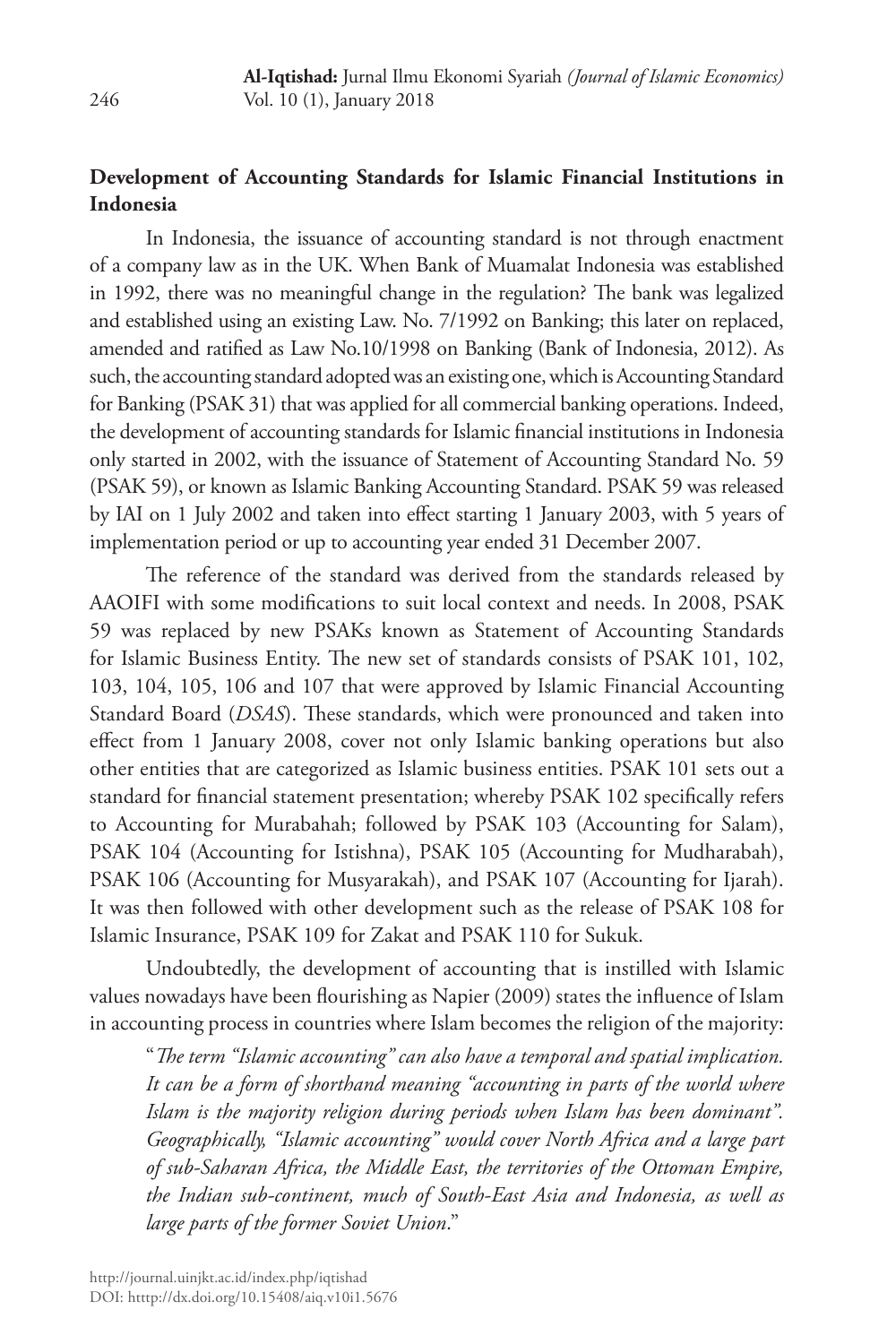Napier in this context is right that the objective of establishing IFIs in Indonesia was for the purpose proposing a better alternative for the Muslims in Indonesia and continued to the legitimacy initiative of using Islamic based accounting standards. After the independence, Indonesian started to live freely which is in the accounting development context, the Indonesian accountants succeeded their own accounting ideology and movement through the Institute of Indonesian Accountants that has never been affiliated with the accounting institutes set up by Dutch as ex-colonial. This is then continued with Islamic influences by more practising Muslims (S) in accounting standard setting following the establishment of IFIs in Indonesia. The idea of setting special board in IAI in charge of Islamic based accounting standards (G) did not appear to face any meaningful challenges perhaps this is due to understanding of Islam that must be comprehended with the establishment of IFIs in Indonesia. This is supported by Ibn Khaldun model, which explains that justice (j) to promote social solidarity (all levels of stakeholders) by ensuring fulfilment of mutual obligations and an equitable sharing of the fruits of the development. Although Indonesia has enjoyed this privilege of promoting justice (j) in a way of adopting Islamic based accounting adoption that provides more disclosures but this element must be ensured at all times with the presence of other elements as suggested by Ibn Khaldun. This is still lacking and has become the biggest challenge faced by the Muslim nations in the developing countries coupled with the ignorance or less consistent adherence of Islamic practices according to Shari'ah (S).

### **Determinants in Implementation of Accounting Standards for Islamic Financial Institutions**

The above literatures and understanding the context of development of accounting standards for IFIs in the UK reach a conclusion that the most important determinant that influence international accounting standards adoption rests at the institutional setting of companies. As the nature of business environment in the UK is highly regulated market, therefore the institutional setting relates to other structures to follow. As Financial Services Authority, 2007 in its special publication on Islamic Finance in the UK; Regulation and Challenges, states that:

*The UK financial services industry has a proven record of developing and delivering new products and a large pool of legal, accounting and financial engineering skills on which to draw*.

Much has changed since then but there is no evidence of rigorous support from the government, especially on the implementation of accounting standards for the Islamic financial institutions in the United Kingdom. Although socio economic and political structures have been established in this much developed country, but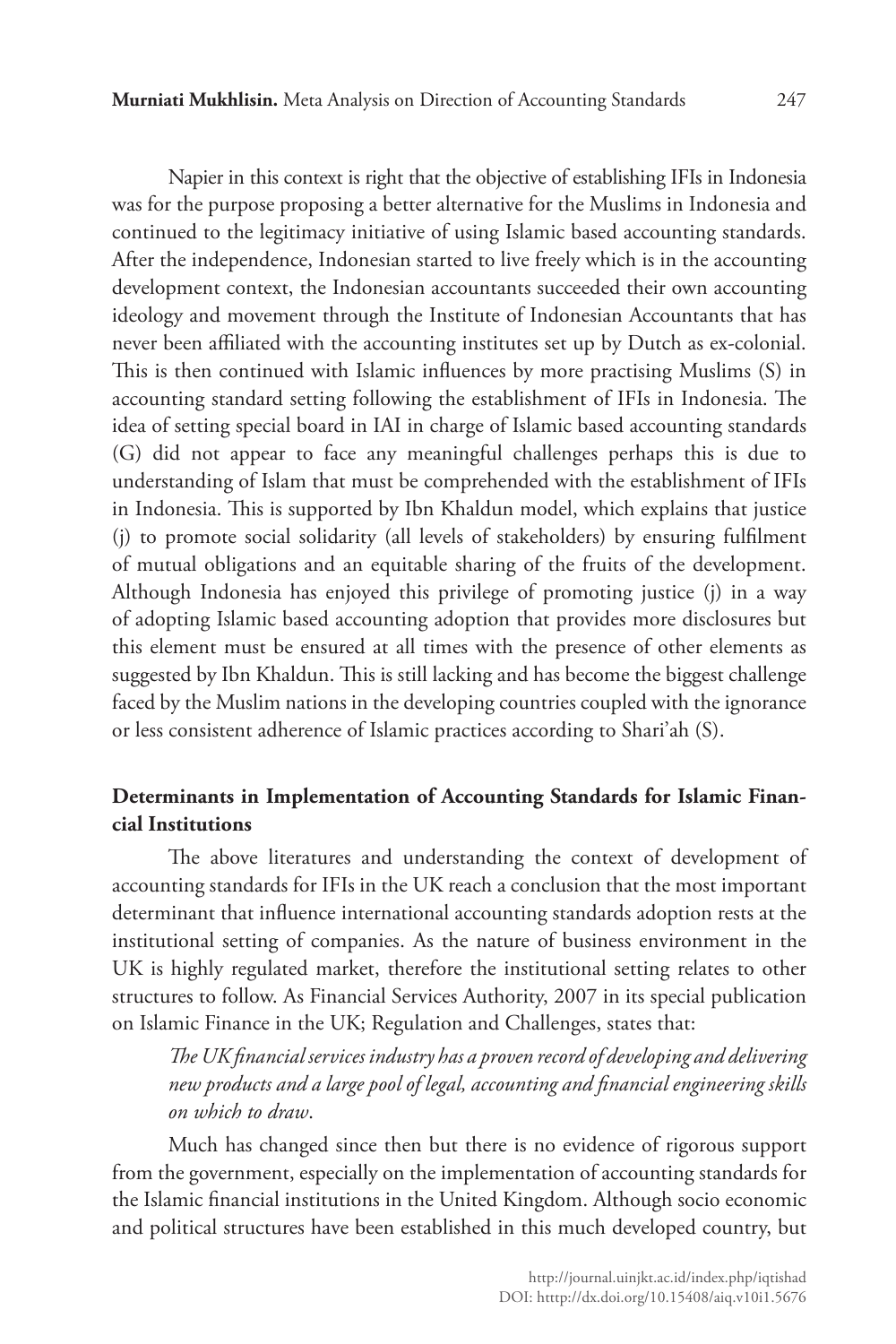implementation of full element of Shari'ah (S) is absent in activities of the society although promoting justice exists but it is interpreted in different way as the country shows no evidence from adopting any religious belief. Hence, Islamic financial institutions in the United Kingdom are treated similarly with their conventional counterparts in terms of adopting accounting standards; is to follow UK GAAP before 2005 and to follow IFRS after 2005 (IBOB, 2012). Apart from following IFRS, there is no evidence of accounting standards for Islamic financial institutions exist in the history of accounting standard development in the United Kingdom. Although Islamic banks by virtue of their nature that must adhere with Islamic values among others to show their commitment to the society by offering and managing Zakat, charity and Qardul Hassan (Adnan & Furywardhana, 2009; Haniffa & Hudaib, 2007; Ibrahim & Yaya, 2005) but Islamic banks in the United Kingdom express a clause that the Bank does not pay zakat on behalf of its shareholders and it is the sole responsibility of the individual, however the banks calculate and disclose the amount of Zakat due per share (BLME, 2012; IBOB, 2012).

The literatures share common understanding that Indonesia is more likely to adopt international accounting standards due to its accounting needs that are derived from the economic needs. This is in line with Rosser (2009) who argues on major cause of accounting reform in Indonesia from mid-1960's to 1998 that was due to structural pressures generated by periodic economic crises. When the World Bank and IMF came to intervene the Indonesian financial system during the crisis that was the time they required the accounting reform. Rosser (2009) asserts that the influence over the accounting policy shifted away from the politico-bureaucrats and their corporate clients towards liberal technocrats within the government. The economic crisis in 1997/1998 presents the evidence that IFIs were not sensitive to the economic downturn (Dewi & Prasetiono, 2011) thus more rigorous efforts have been taken to further strengthen the development of IFIs and including the governing procedure i.e. introduction of Indonesian Islamic based accounting standards in 2002. As it goes along, Bank Indonesia shows its support to this market response towards IFIs particularly Islamic banks by producing a blueprint known as Blueprint of Islamic Banking Development in Indonesia 2002 that states full support to further development of Islamic banking. As the Islamic finance industry in Indonesia is progressing, the accounting standards are adjusted to the industry needs from the adoption of PSAK 31 that was applied for all commercial banking operations in 1992, to the issuance of PSAK 59 for Islamic Banks in 2002 and to the latest development, that is the release of PSAK 101 to PSAK 107 for Islamic business entities. Moreover, more disclosures are adopted by the IFIs in Indonesia (see BSM), such as Statement of sources and uses of zakat and Statement of sources and uses of benevolent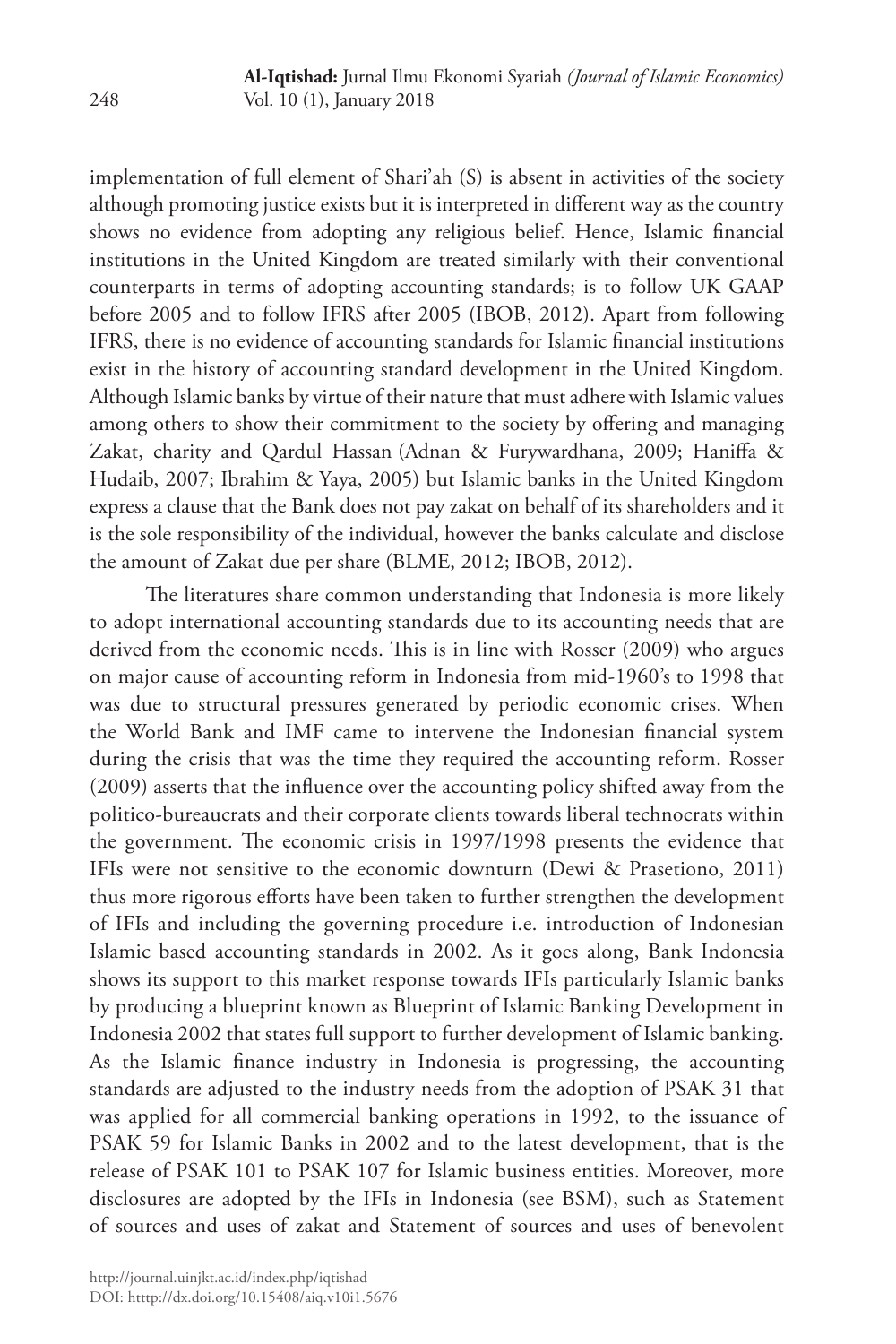loan, which are absent in the context of IFIs in Indonesia (see IBOB). Mukhlisin et al. (2015) assert that accounting discipline works parallel with Indonesian government policy evidenced by compliance disclosure of PSAK 101 to PSAK 107 in all Islamic banks' annual reports. The government i.e. Bank Indonesia endorses accounting standards to be used by all Islamic banks that is first proposed by Institute of Indonesian Accountants and approved by the National Shariah Board – Indonesian Council of Ulama.

The role of government i.e. Bank Indonesia is online with Ibn Khaldun model with the purpose to ensure development (g) of the nation (N) by promoting justice (j). In this context, Al-Qur'an 16:10 also mentions the role of government in the economy:

*"Indeed, Allah orders justice and good conduct and giving to relatives and forbids immorality and bad conduct and oppression. He admonishes you that perhaps you will be reminded*."

God clearly states His command to be just, i.e., fair and moderate, and that He encourages kindness and good treatment (Tafsir, 2012). Justice and good conduct are not only applied in individual life but also in the socio-economic circle. Justice in the economic field refers among others; all the avenues of economic exploitation must not be permitted and an economic system that will ensure justice and fair play between individuals and institutions and even countries.

### **Conclusion**

Accounting standards development in the United Kingdom and Indonesia experienced different path and history. Legal foundation as well as political and social differences of the two countries exhibits unique development and results. From the narrative literatures and understanding on the Ibn Khaldun perspective, it can be concluded that determinants in the implementation of accounting standards for Islamic financial institutions are mainly contributed by institutional setting as the case of the United Kingdom and accounting needs for the context of Indonesia. The start of Islamic finance development in the United Kingdom was not evidenced driven by the Muslim population in the country (being a minority of 3 per cent in total). Instead, according to Financial Services Authority, it was mainly due to market-based economy where London financial markets activity highlighted the existence of Shari'ah-compliant transactions. The direction for the IFIs comes from Financial Services Authority and Accounting Standard Board where Islamic message is not considered as important values to be yet instilled in the accounting standard process. While Indonesia that was witnessed with the moral duty of the Muslims to develop Islamic based financial institutions, the factor in adopting the Islamic based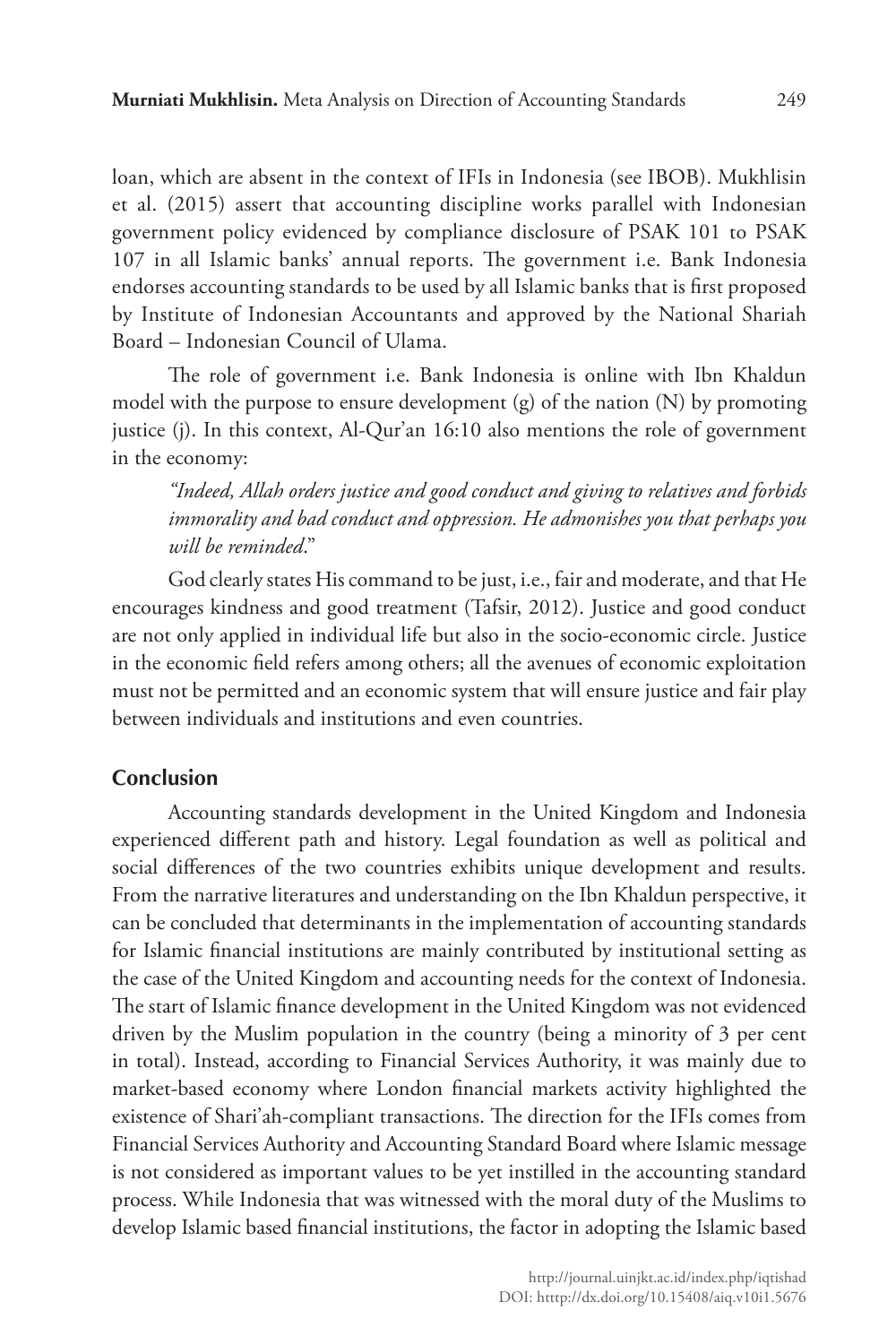accounting standards is due to its accounting needs that the government believes it is to govern the IFIs to be more prosperous in the future. Therefore, in Indonesia, there is a strong enforcement from Bank Indonesia together with The Institute of Indonesian Accountants and National Shariah Board – Indonesian Council of Ulama on such implementation. The existence of Islamic financial institutions should be guarded by reliable accounting standards so they will be able to learn and strive to create value and bring benefits to every market they are operating in the world.

This study is far from perfect; there may be some limitations in the context of interpreting Ibn Khaldun's model on the development of society and the samples of this study are taking two different countries with different background and context. It is then recommended that other researchers may take samples of similar countries for the study i.e. GCC countries to see how this research would contribute both to the knowledge and practice.

# **References**

- AAOIFI. (2010). *Accounting, Auditing and Governance Standards for Islamic Financial Institutions*. Bahrain: Accounting and Auditing Organisation for Islamic Financial Institutions.
- ACCA. (2010). Harmonising Financial Reporting of Islamic Finance. Retrieved from Association of Chartered Certified Accountants website: http://www2. accaglobal.com/pubs/general/activities/library/financial\_reporting/other/ tech-af-hfrif.pdf
- Adnan, M. A., & F. Furywardhana. (2009). Evaluasi Non Performing Loan (NPL) Pinjaman Qardhul Hasan: Studi Kasus di BNI Syariah Cabang Yogyakarta (The Evaluation of Non Performing Loan in Qardhul Hasan Financing: Case Study at BNI Sharia Branch of Yogyakarta). *Jurnal Akuntansi & Auditing Indonesia. 10*(2): 155-171.
- Alatas, S. F. (2006). Ibn Khaldūn and Contemporary Sociology. *International Sociology.* 21(6): 782-795.
- AOSSG. (2012). Research Paper; Financial Reporting Issues Relating to Islamic Finance: AOSSG.
- ASB. (2012). About the ASB. Retrieved from http://www.frc.org.uk/asb/about/
- Ball, R. (2006). International Financial Reporting Standards (IFRS): Pros and Cons for Investors. *Accounting and business research.* 36 (sup1): 5-27. doi:10.1080/ 00014788.2006.9730040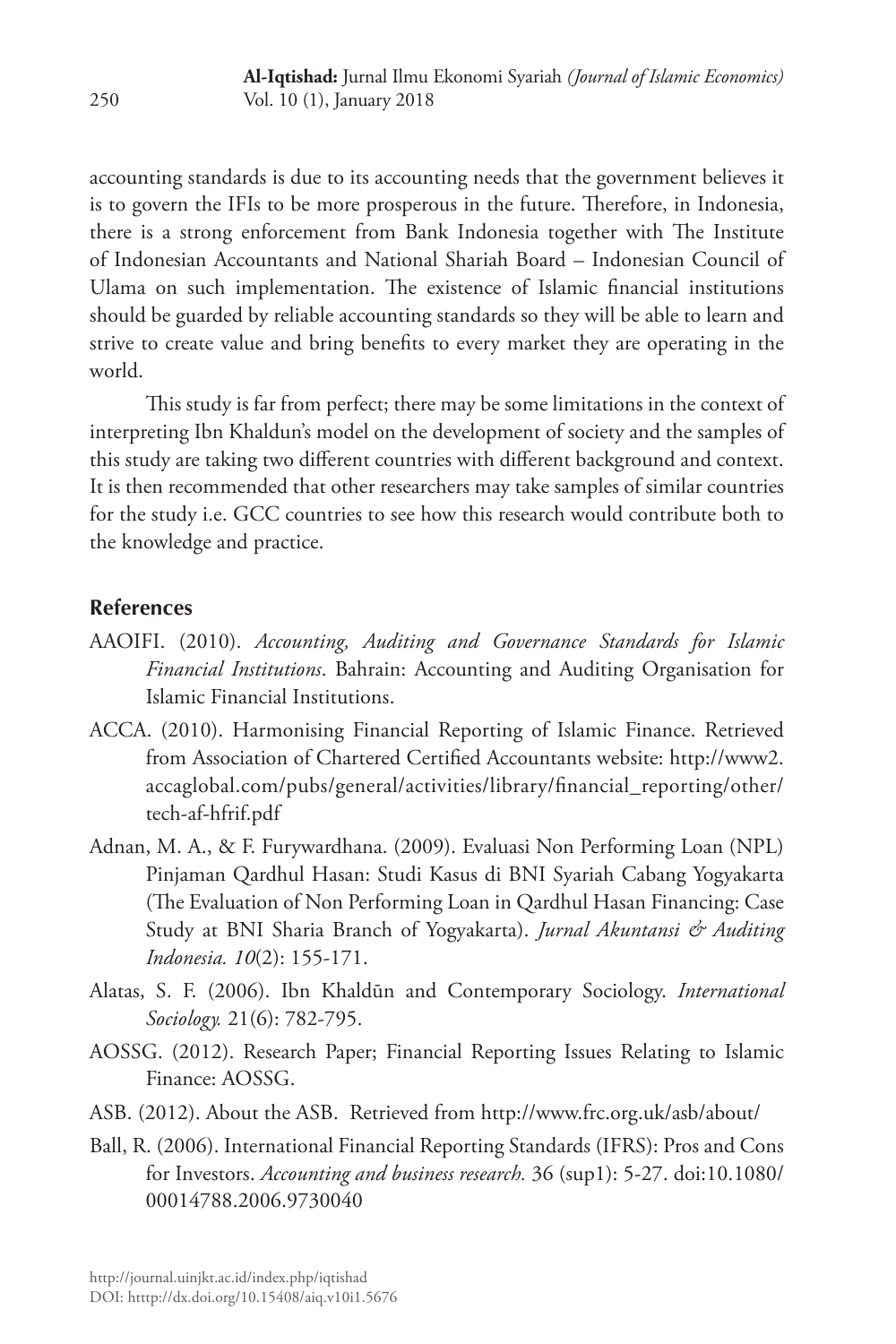- Barth, M. E., W.R. Landsman., & M.H. Lang. (2008). International Accounting Standards and Accounting Quality. *Journal of Accounting Research. 46*(3): 467-498. doi:10.1111/j.1475-679X.2008.00287.x
- Bedford, N. M., & R.E. Ziegler. (1975). The Contributions of AC Littleton to Accounting Thought and Practice. *The Accounting Review.* 50(3): 435-443.
- Benston, G. J., M. Bromwich., R.E. Litan., & A. Wagenhofer. (2011). Worldwide Financial Reporting: the Development and Future of Accounting Standards. *OUP Catalogue*.
- BLME. (2012). Annual Reports and Accounts. Retrieved from http://www.blme. com/?page=financial-information
- Briston, R. (1978). The Evolution of Accounting in Developing Countries. *International Journal of Accounting Education and Research.* 14(1): 105-120.
- Cahyati, A. D. (2011). Peluang Manajemen Laba Pasca Konvergensi IFRS: Sebuah Tinjauan Teoritis dan Empiris (Opprtunity of Earning Management Post IFRS Convergence: A Theoretical and Empirical Survey). *Jurnal F. Ekonomi: JRAK.* 2(1): 1-7
- Chamisa, E. E. (2000). The Relevance and Observance of the IASC Standards in Developing Countries and the Particular Case of Zimbabwe. *The International Journal of Accounting.* 35(2): 267-286.
- Chapra, U. (2008). *Muslim Civilization; The Causes of Decline and the Need to Reform*. United Kingdom: The Islamic Foundation.
- Cohen-Committee. (1947). Report of the Cohen Committee on Company Law Amendment: abstract of the discussion. *Journal of the Institute of Actuaries.*  73: 20-36.
- Cooke, T. E., & R. Wallace. (1990). Financial Disclosure Regulation and Its Environment: A Review and Further Analysis. *Journal of Accounting and Public Policy.* 9(2): 79-110.
- Day, R. G. (2000). UK Accounting Regulation: An Historical Perspective *School of Finance & Law Working Paper Series* (Vol. 20): Bournemouth University.
- Dewi, D. R. (2011). Faktor-Faktor yang Mempengaruhi Profitabilitas Bank Syariah di Indonesia (The Factors that Determine Islamic Banking Profitability in Indonesia)*.* (*Unpublished Bachelor Thesis*). Semarang: Universitas Diponegoro.
- Dhaouadi, M. (1990). Ibn Khaldun: the Founding Father of Eastern Sociology. *International Sociology.* 5(3): 319-335.
- Dick, H. W. (2002). *The Emergence of a National Economy: An Economic History of Indonesia, 1800-2000*. Hawaii: University of Hawaii Press.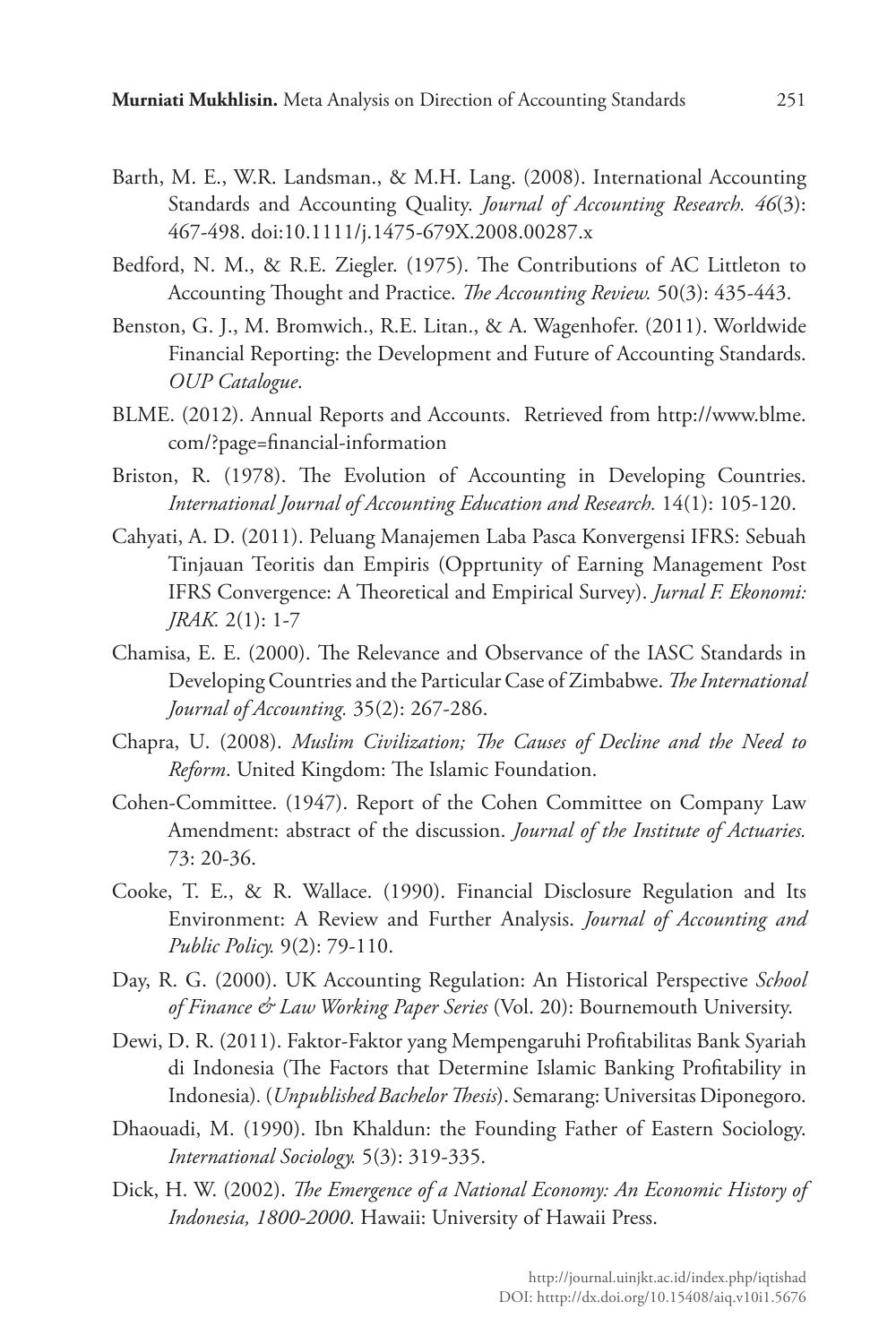- Doupnik, T. S., & S.B. Salter. (1995). External Environment, Culture, and Accounting Practices: A Preliminary Test of a General Model of International Accounting Development. *International journal of Accounting*. 30 (3): 189-207.
- Easterby-Smith, M., R. Thorpe., & P.R. Jackson. (2008). *Management Research* (3rd ed.). London: SAGE Publications Ltd.
- Edwards, J. D. (1960). Early Bookkeeping and its Development into Accounting. *Business History Review.* 34(04): 446-458.
- Effendy, B. (2005). Islamic Economic Institutions in Indonesia: A Religio-political Perspective. In K. S. Nathan & M. H. Kamali (Eds.), *Islam in Southeast Asia: Political, Social and Strategic Challenges for the 21st Century* (pp. 64). Singapore: Institute of Southeast Asian Studies.
- Elliot, B., & J. Elliot. (2007). *Financial Accounting and Reporting* (11th ed.). England: Pearson Education Limited.
- Enan, M. A. (1941). *Ibn Khaldûn: His life and work* (S. M. Asyraf, Trans.). Lahore: Bengal Art Press.
- Errico, L., & M. Farahbaksh. (1998). *Islamic Banking-Issues in Prudential Regulations and Supervision*. New York: International Monetary Fund.
- FSA. (2007). Islamic Finance in the UK: Regulation and Challenges. Retrieved from http://www.fsa.gov.uk
- Ghazanfar, S. M., & A.A. Islahi. (1990). Economic Thought of an Arab Scholastic: Abu Hamid al-Ghazali (AH 450–505/AD 1058–1111). *History of Political Economy.* 22(2): 381-403.
- Giddens, A. (1973). *Capitalism and modern social theory: An analysis of the writings of Marx, Durkheim and Max Weber*. Cambridge: Cambridge University Press.
- GIFR. (2012). *Global Islamic Finance Report*. Retrieved from
- GIFR. (2015). *Global Islamic Finance Report*. Retrieved from
- Haniffa, R. (2011). Improving Transparency and Fostering Credibility by Harmonising the Best Practices. *Paper presented at the Morality & Finance Conference*, Markfield, Leicester, United Kingdom.
- Haniffa, R., & M. Hudaib. (2002). A Theoritical Framework for The Development of The Islamic Perspective of Accounting. Accounting, Commerce and Finance. *The Islamic Perspective Journal.* 6(1&2): 1-71.
- Haniffa, R., & M. Hudaib. (2007). Exploring the Ethical Identity of Islamic Banks via Communication in Annual Reports. *Journal of Business Ethics.* 76(1): 97-116.
- Hayashi, T. (1989). *On Islamic Accounting: Its Future Impact on Western Accounting*. Japan: Institute of Middle Eastern Studies, International University of Japan.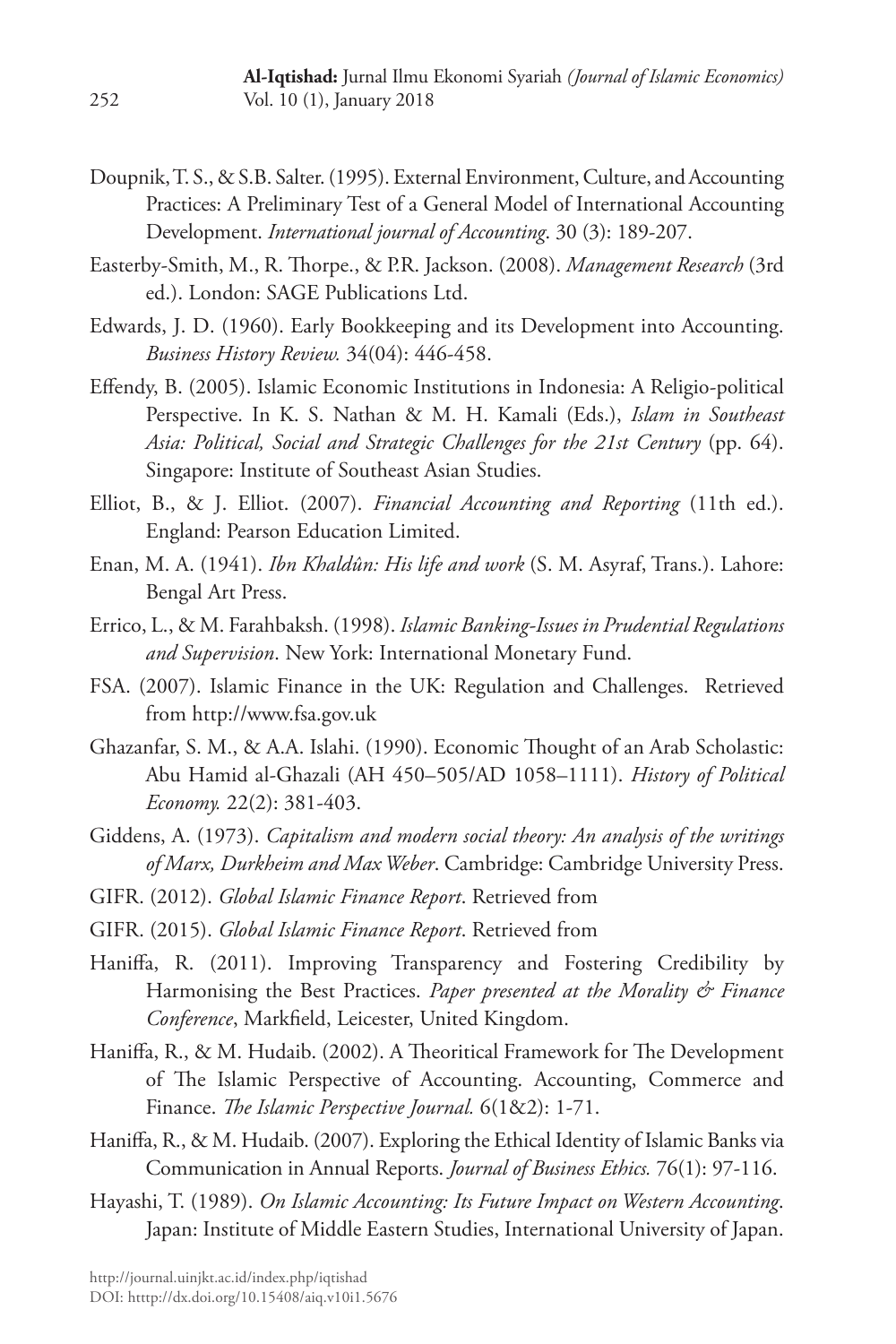- Ibrahim, S. H. M. (2007). IFRS vs AAOIFI: The Clash of Standards? *Munich Personal RePEc Archive, Paper No. 12539*.
- Ibrahim, S. H. M., & R. Yaya. (2005). The Emerging Issues on The Objectives and Characteristics of Islamic Accounting for Islamic Business Organizations. *Malaysian Accounting Review.* 4(1): 75-92.
- Karim, R. A. A. (2001). International Accounting Harmonization, Banking Regulation, and Islamic Banks. *The International Journal of Accounting.*  36(2): 169-193.
- Laughlin, R. (1995). Methodological Themes, Empirical Research in Accounting: Alternative Approaches and a Case for 'Middle-range' Thinking. *Accounting, Auditing & Accountability Journal.* 8(1): 63-87.
- Maali, B., & C. Napier. (2010). Accounting, Religion and Organisational Culture: the Creation of Jordan Islamic Bank. *Journal of Islamic Accounting and Business Research.* 1(2): 92-113.
- Marrero, J., & T. Brinker. (2007). Are Accounting Standards Uniform? Recognizing Cultural Differences Underlying Global Accounting Standards. *Journal of Financial Service Professionals.* 61(1): 16-24.
- Maurer, B. (2002). Anthropological and Accounting Knowledge in Islamic banking and Finance: Rethinking Critical Accounts. *Journal of the Royal Anthropological Institute.* 8(4): 645-667.
- Meek, G. K., C.B. Roberts., & S.J. Gray. (1995). Factors Influencing Voluntary Annual Report Disclosures by US, UK and Continental European Multinational Corporations. *Journal of International Business Studies*. 26 (3): 555-572.
- Mukhlisin, M., M. Hudaib., & T. Azid. (2015). The Need for Shariah Harmonization in Financial Reporting Standardization; the case of Indonesia. *International Journal of Islamic and Middle Eastern Finance and Management.*  8(4): 455-471.
- Napier, C. (2009). Defining Islamic Accounting: Current Issues, Past Roots. *Accounting History.* 14(1-2): 121-144.
- Newman, I., & C.R. Benz. (1998). Qualitative-quantitative Research Methodology: Exploring the Interactive Continuum. Illinois: SIU Press.
- Nobes, C. (1983). A Judgemental International Classification of Financial Reporting Activities. *Journal of Business Finance & Accounting.* 10(1): 1-19.
- Nobes, C., & R. Parker. (2012). *Comparative International Accounting* (12 ed.). Essex: Pearson Education Limited.